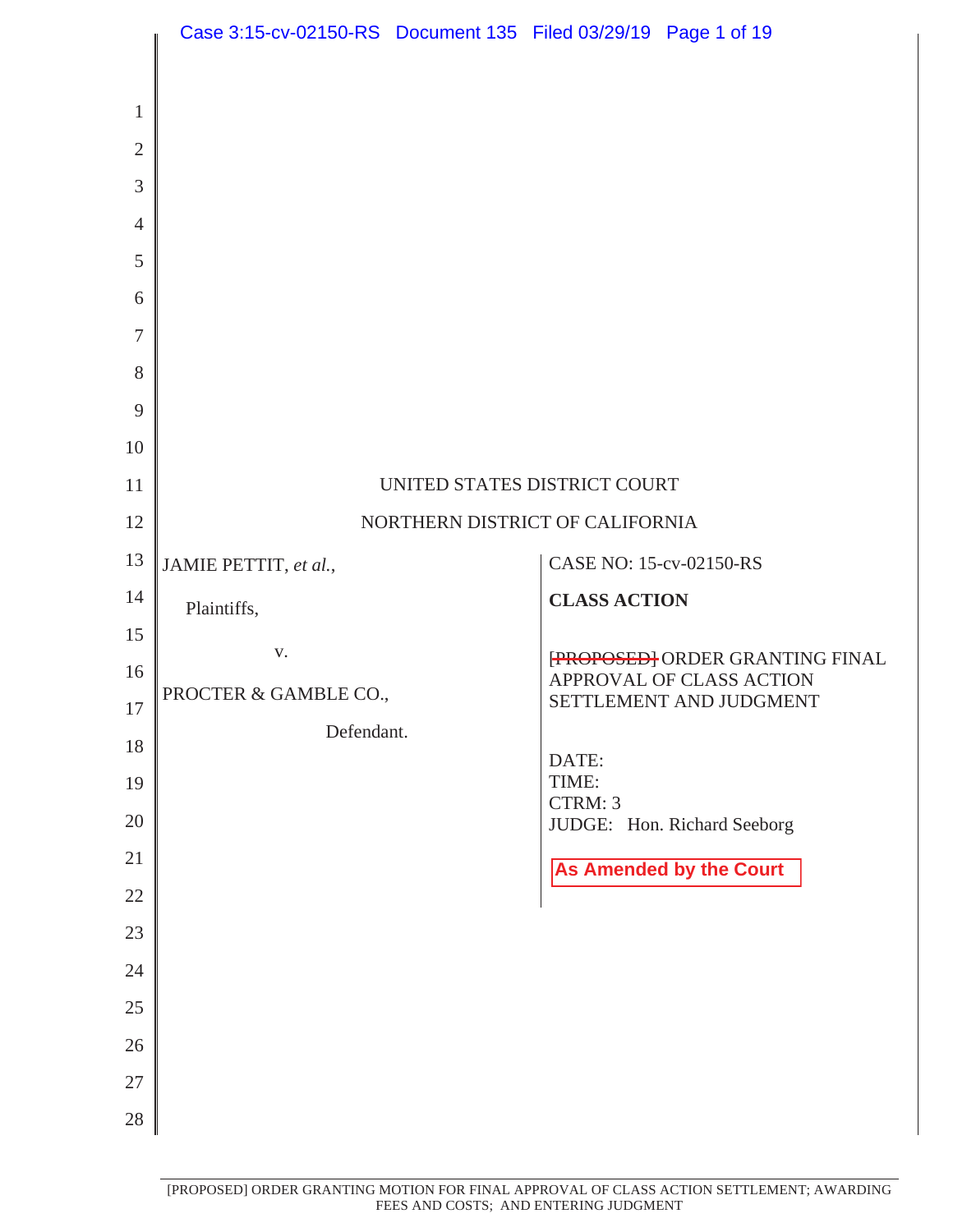1 2 3 4 5 6 7 8 9 10 11 12 13 14 15 16 17 18 19 20 21 22 23 24 25 26 27 28 On April 6, 2015, Jamie Pettit filed a class action complaint against Defendant The Procter & Gamble Company ("P&G") in the Superior Court of the State of California, County of San Francisco, Case No. CGC-15-545175, which was removed to the United States District Court, Northern District of California, by P&G on May 13, 2015 and assigned case number 3:15 cv-02150-RS. Pettit alleges in her complaint that P&G marketed and sold its Charmin Freshmates Flushable Wipes with the representation that they were "flushable," "septic safe," and "safe for sewer and septic systems," although she alleges the wipes are not suitable for disposal by flushing down a toilet, are not regarded as flushable by municipal sewage system operators, do not disperse upon flushing, and routinely damage or clog plumbing pipes, septic systems, and sewage lines and pumps. Pettit alleges that P&G is liable for (a) violations of the California Consumers Legal Remedies Act, Cal. Civil Code § 1750 *et seq*., (b) false advertising in violation of California Business and Professions Code § 17500 *et seq*., (c) fraud, deceit, and/or misrepresentation, (d) negligent misrepresentation, and (e) unfair, unlawful and deceptive trade practices in violation of California Business and Professions Code § 17200 *et seq*. On July 10, 2015, Plaintiff Karla Ramcharitar filed a class action complaint against P&G in the United States District Court, Southern District of Ohio, Case No. 1:15-cv-00457-MRB. Ramcharitar filed an amended complaint, adding new plaintiffs Gloria Wiltrakis and Cheryl Senko, on January 8, 2016. In their complaint, these plaintiffs make similar allegations as Pettit about the Charmin Freshmates Flushable Wipes and allege that P&G is liable for (a) breach of express warranty, (b) negligent design, (c) negligent misrepresentation, (d) failure to warn, (e) violations of the Florida Deceptive and Unfair Trade Practices Act, Florida Statutes § 501.201 *et seq*., (f) unjust enrichment, (g) violation of the Magnuson-Moss Warranty Act, 15 U.S.C. § 2301 *et seq*., (h) violation of the Illinois Consumer Fraud and Deceptive Business Practices Act, § 805 Ill. Comp. Stat. § 505 (2007), (i) tortious breach of warranty, and (j) fraud. On December 6, 2018, the *Ramcharitar* action was stayed pending resolution of this settlement. On November 5, 2018, via the agreed filing of an amended complaint, the three Plaintiffs from the *Ramcharitar* action were added as named Plaintiffs to the *Pettit* case before

this Court, along with thirteen other individuals: Debra Jewell, Susan Hartzfel, Kennth Luke,

[PROPOSED] ORDER GRANTING FINAL APPROVAL OF CLASS ACTION SETTLEMENT AND JUDGMENT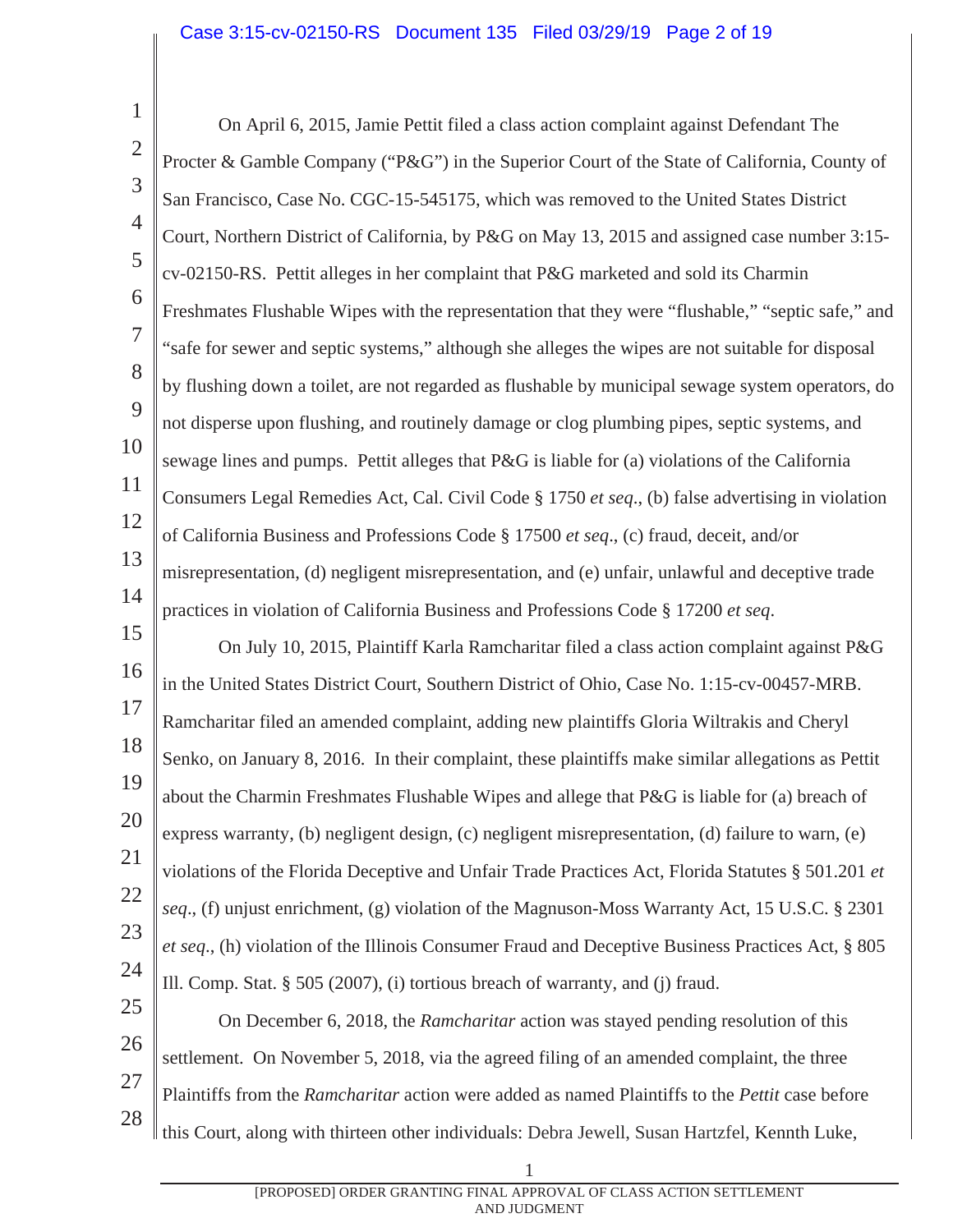Linda Feiges, Willie Perez, Dian Cotton, Marlena Hinkle, Phyllis Jones, Glenn Katz, Eilene Shaffer, Charles Tippe, Sandra Flores, and Roxy Vance.

3

4

5

6

7

8

2

1

P&G denies that there is any factual or legal basis for Plaintiffs' allegations. It contends that the labeling of the Charmin Freshmates product is truthful and non-misleading, and that purchasers did not pay a "premium" for the wipes as the result of any misrepresentations. P&G therefore denies any liability. P&G also denies that Plaintiffs or any other members of the settlement class have suffered injury or are entitled to monetary or other relief. P&G denies that this case should have been certified as a class action, except for purposes of settlement.

9 10 11 12 13 14 15 16 17 18 On November 26, 2018, this Court granted preliminary approval of a proposed settlement between the parties. In the Preliminary Approval Order, *see* Dkt. No. 129, the Court provisionally certified a Settlement Class of all Persons, other than Excluded Persons, who purchased the Product in the United States between April 6, 2011 and November 26, 2018, excluding purchases in the State of New York and purchases for purposes of resale. "Products" means Charmin Freshmates Flushable Wipes and any other pre-moistened wipes sold under the Charmin brand name bearing the word "flushable" on the package label. The Court also approved the procedures for giving notice and the forms of notice. Additionally, in the Preliminary Approval Order, the Court concluded that the parties' proposed settlement, as set forth in the Settlement Agreement, was within the range of possible final approval.

19 20 21 22 23 24 Now pending before the Court is Plaintiffs' Motion for Final Approval of Class Action Settlement and Application for Attorneys' Fees, Costs, and Class Representative Payments. In accordance with the Preliminary Approval Order and the Settlement Agreement, on March 28, 2019, the Court held a duly noticed Fairness Hearing for purposes of: (a) determining the fairness, adequacy, and reasonableness of the settlement; and (b) ruling upon an application by Class Counsel for an award of fees, costs, and expenses.

25 26 27 28 The parties and the claim administrator have submitted evidence, which the Court accepts, showing the following. Approximately 101 million online impressions of the notice were displayed on a variety of websites (both mobile and desktop) targeted at likely members of the Settlement Class. These notices appeared on pre-vetted websites and on the social media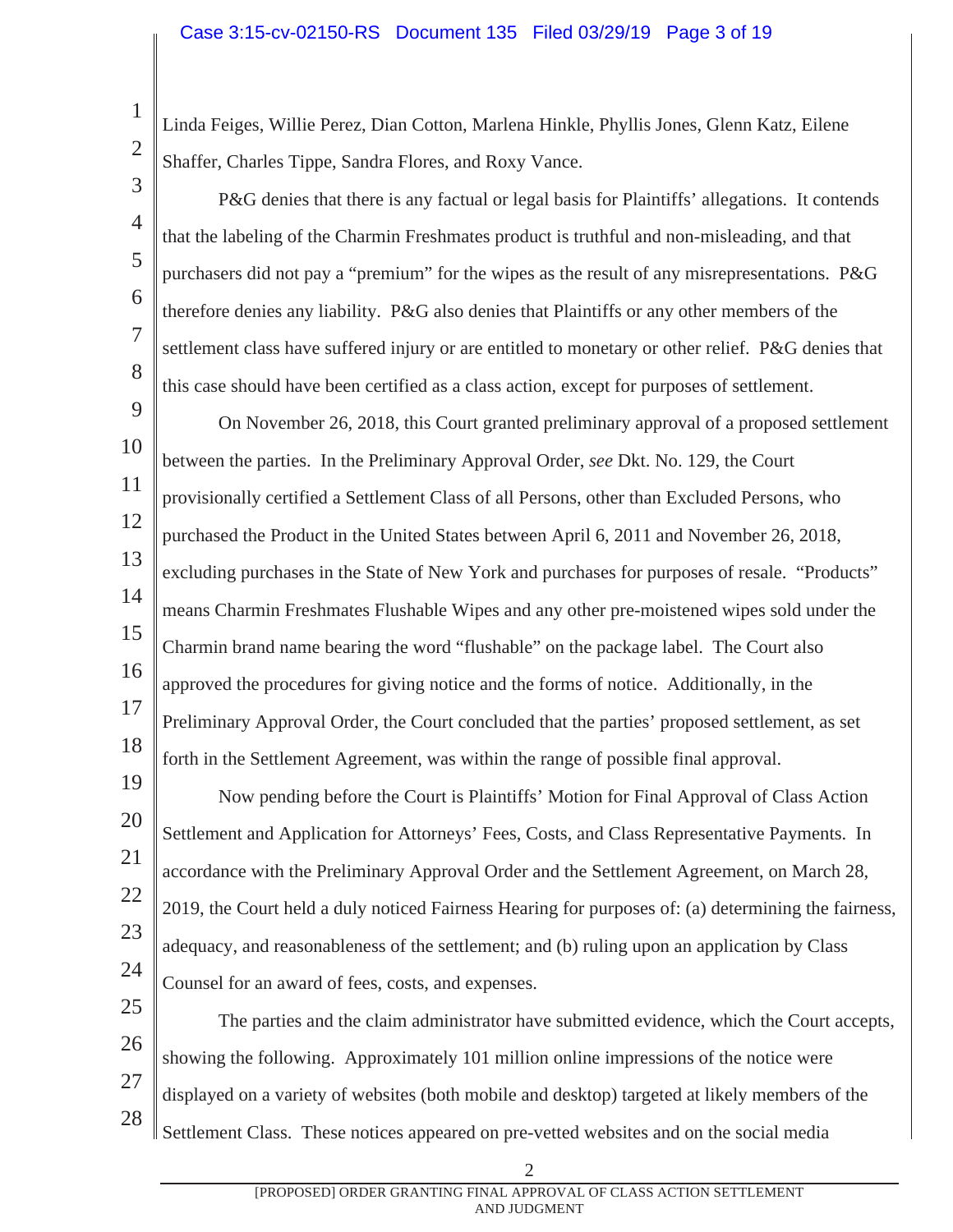#### Case 3:15-cv-02150-RS Document 135 Filed 03/29/19 Page 4 of 19

1 2 3 4 5 6 7 8 9 10 11 12 13 14 15 16 17 18 19 20 21 22 23 24 25 26 27 28 platforms Facebook and Instagram. Notice also was published in the January 7, 2019 issue of *People Magazine*, the February 2019 issue of *Good Housekeeping*, and the February 2019 issue of *National Geographic*. These print publications have a combined circulation of over 10 million and a combined readership of 90 million. A press release was issued in both English and Spanish through the PR Newswire network, and articles about the settlement appeared in at least 294 publications. All of the online notices linked to, and the printed notices referred to, the Settlement Website, which contains a detailed class notice, including the procedures for class members to exclude themselves or object to the settlement, as well as a copy of the Settlement Agreement and motion papers filed in connection with the settlement. Approximately 180,000 timely claims were received after excluding claims for purchases of the Product in the State of New York, which are not covered by this settlement. The claims administrator is validating the claims that were received. A total of 58 persons filed timely requests to opt out of the Settlement Class. No class members filed objections to the settlement. Having considered all matters submitted to it at the hearing on the motion and otherwise, including the complete record of this action, and good cause appearing therefore, the Court hereby grants the Motion for Final Approval of the Settlement and Application for Attorneys' Fees, Costs, and Class Representative Payments, and finds and concludes as follows: 1. The capitalized terms used in this Final Approval Order and Judgment shall have the same meaning as defined in the Settlement Agreement except as may otherwise be ordered. 2. The Court has jurisdiction over these cases and over all claims raised therein and all Parties thereto. **The Settlement Class**  3. The Court reaffirms its findings at preliminary approval that the prerequisites of Rule 23 of the Federal Rules of Civil Procedure have been satisfied for certification of the Settlement Class for settlement purposes because: Settlement Class Members are ascertainable and are so numerous that joinder of all members is impracticable; there are questions of law and fact common to the Settlement Class; the claims and defenses of the Class Representatives are typical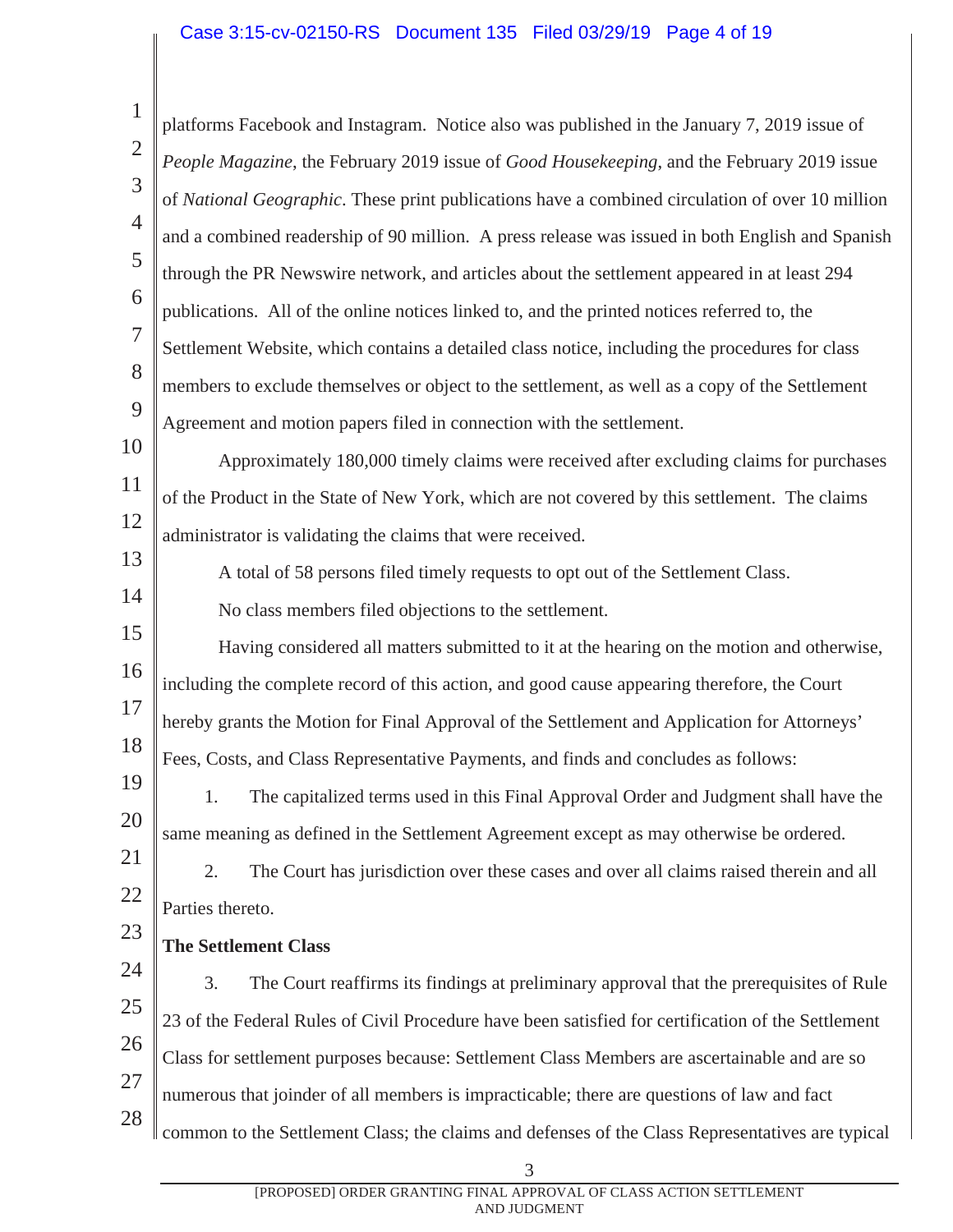1 2 3 4 5 6 7 8 9 10 11 12 13 14 15 16 17 18 19 20 21 22 23 24 25 26 27 of the claims and defenses of the Settlement Class they represent; the Class Representatives have fairly and adequately protected the interests of the Settlement Class with regard to the claims of the Settlement Class they represent; common questions of law and fact predominate over questions affecting only individual Settlement Class Members, rendering the Settlement Class sufficiently cohesive to warrant a class settlement; and the certification of the Settlement Class is superior to individual litigation and/or settlement as a method for the fair and efficient resolution of this matter. The Court additionally finds, for the reasons set forth in the motions for preliminary and final approval, that despite any differences among the laws of the various states, common issues of law and fact predominate, making certification of a nationwide (except New York) class appropriate under *In re Hyundai & Kia Fuel Econ. Litig.*, 881 F.3d 679 (9th Cir.  $2018$ ).<sup>1</sup> In particular, the identical challenged marketing and labeling was provided to all class members; the various states require similar elements of proof with respect to the asserted claims in the complaints and common issues under those laws predominate; to the extent there are differences among the states, the plaintiffs, who are from seventeen different states, $2$  have demonstrated that similarly situated states can be combined into subclasses and there exist named plaintiffs who can prove all elements of all claims for all variations of the state laws. 4. For purposes of the settlement and this Final Approval Order and Judgment, the Court hereby finally certifies the following Settlement Class: All Persons who purchased the Product in the United States between April 6, 2011 and November 26, 2018, excluding purchases in the State of New York and purchases for purposes of resale. <sup>1</sup> While the panel concluded in *Hyundai* that district courts must conduct "a rigorous" predominance analysis under Rule 23(b)(3) to determine whether variations in state consumer protection laws" permit or preclude certification of a nationwide class, even in the settlement context, that holding is not currently precedential because the Ninth Circuit granted en banc review of the panel opinion. *See In re Hyundai & Kia Fuel Econ. Litig.*, 897 F.3d 1003, 1007 (9th Cir. 2018). The Court nonetheless concludes that analysis is satisfied here for the reasons that follow. <sup>2</sup> The states of residence are as follows: Alabama (Jewell), Arizona (Hartzfeld), California (Pettit) Colorado (Luke), Florida (Ramcharitar), Illinois (Senko), Maryland (Feiges), Massachusetts

28 (Perez), Michigan (Cotton), Missouri (Hinkle), Mississippi (Jones), New Jersey (Katz), Ohio (Wiltrakis), Pennsylvania (Shaffer), Rhode Island (Tippe), Texas (Flores), and West Virginia (Vance).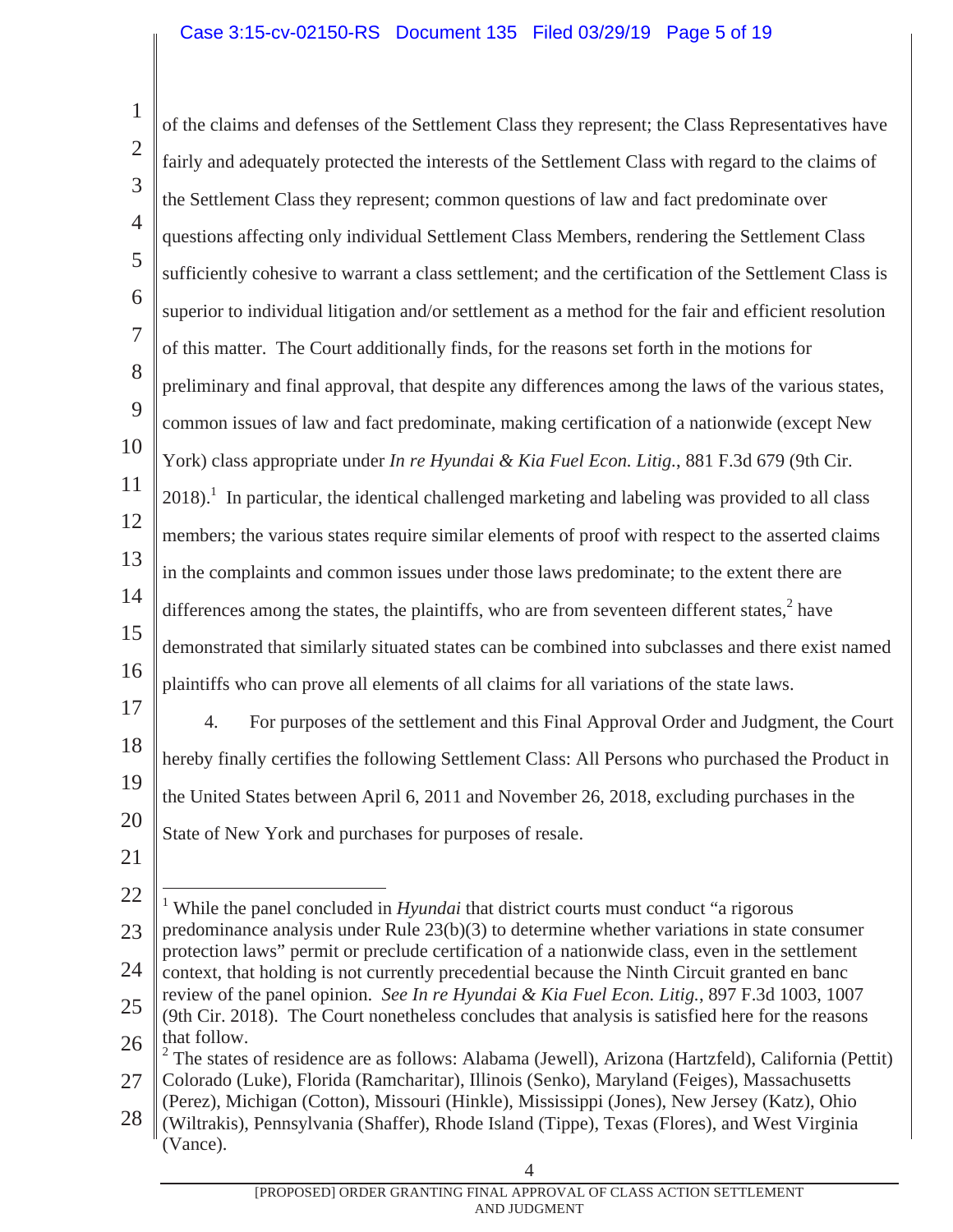#### Case 3:15-cv-02150-RS Document 135 Filed 03/29/19 Page 6 of 19

2 3

4

5

6

7

1

5. Excluded from the class are (1) Honorable Richard Seeborg, Honorable Sallie Kim (Mag.), Honorable Timothy S. Black, Robert A. Meyer, and any member of their immediate families; (2) any government entity; (3)  $P\&G$ ; (4) any entity in which P&G has a controlling interest; (5) any of P&G's subsidiaries, parents, affiliates, and officers, directors, employees, legal representatives, heirs, successors, or assigns; and (6) any persons who timely excluded themselves from the Settlement Class. The persons listed in Exhibit A to this Order timely submitted requests to exclude themselves and shall be excluded from the settlement class.

8 9 10 11 12 13 6. For the purpose of this settlement, the Court hereby finally certifies Plaintiffs Jamie Pettit, Karla Ramcharitar, Gloria Wiltraki, Cheryl Senko, Debra Jewell, Susan Hartzfel, Kennth Luke, Linda Feiges, Willie Perez, Dian Cotton, Marlena Hinkle, Phyllis Jones, Glenn Katz, Eilene Shaffer, Charles Tippe, Sandra Flores, and Roxy Vance as Class Representatives, and Gutride Safier LLP; Spangenberg, Shibley & Liber, LLP; and Tycko & Zavareei LLP as Settlement Class Counsel.

14 **Notice Plan** 

15 16 17 18 19 20 21 22 23 24 25 26 27 28 7. The Parties complied in all material respects with the Notice Plan set forth in the Settlement Agreement. The Notice Plan provided notice to class members by publication, rather than directly, but this is appropriate here where the evidence is undisputed that the parties do not know the names or contact information for class members, as the purchases were made at retail and P&G is a wholesaler. Under these circumstances, individualized notice was not required or reasonably practicable. *See, e.g.*, *Briseno v. ConAgra Foods, Inc.*, 844 F.3d 1121, 1129 (9th Cir. 2017) (recognizing that Rule 23 "does not insist on actual notice to all class members;" and "courts have routinely held that notice by publication in a periodical, on a website, or even at an appropriate physical location is sufficient to satisfy due process"); *In re Toys R Us-Delaware, Inc. FACTA Litigation*, 295 F.R.D. 438, 449 (C.D. Cal. 2014) ("When the court certifies a nationwide class of persons whose addresses are unknown, notice by publication is reasonable."). Accordingly, the Court finds that the Notice Plan set forth in the Settlement Agreement, and effectuated pursuant to the Preliminary Approval Order, constituted the best notice practicable under the circumstances and constituted due and sufficient notice to the Settlement Class of the

> [PROPOSED] ORDER GRANTING FINAL APPROVAL OF CLASS ACTION SETTLEMENT AND JUDGMENT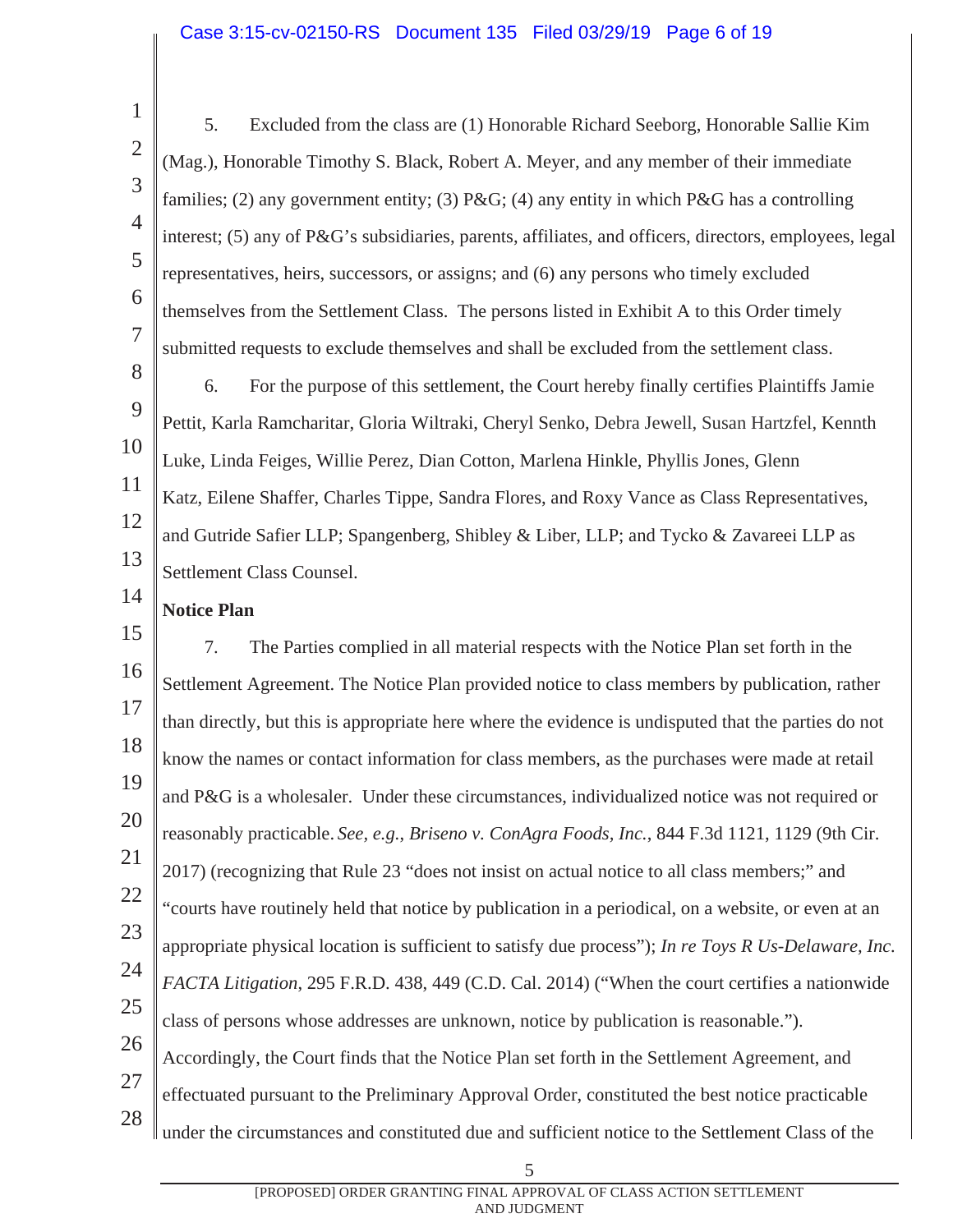#### Case 3:15-cv-02150-RS Document 135 Filed 03/29/19 Page 7 of 19

1 2 3 4 5 6 7 8 9 10 11 12 13 14 15 16 17 18 19 20 21 22 23 24 25 26 27 28 pendency of the litigation; the existence and terms of the Settlement Agreement; their rights to make claims, exclude themselves, or object; and the matters to be decided at the Final Approval Hearing. The Court also finds, based on the evidence described above, that the notice plan reached at least 72% of the settlement class members an estimated average of 2.6 times each. Dkt. 130-4, Finegan Decl. ¶ 4. This Notice Plan satisfied the requirements of the United States and California Constitutions, Rule 23 of the Federal Rules of Civil Procedure, and any other applicable law. *See, e.g., Ellison v. Steven Madden, Ltd.*, No. CV115935PSGAGRX, 2013 WL 12124432, at \*3 (C.D. Cal. May 7, 2013) (approving a notice plan reaching 77%); *In re: Whirlpool Corp. Front–loading Washer Prod. Liab. Litig.*, No. 1:08-WP-65000, 2016 WL 5338012, at \*9 (N.D. Ohio Sept. 23, 2016) (approving notice plan reaching approximately 77.5 percent of Class Members); *see also Miller v. Ghirardelli Chocolate Co.*, No. 12-CV-04936-LB, 2015 WL 758094, at \*3 (N.D. Cal. Feb. 20, 2015) (approving similar publication notice plan in class action regarding grocery store item); *Arnold v. Fitflop USA, LLC*, No. 11-CV-0973 W KSC, 2014 WL 1670133, at \*5 (S.D. Cal. Apr. 28, 2014) (same for class action regarding shoes). 8. The Court has determined that full opportunity has been given to the members of the Settlement Class to exclude themselves from the settlement, object to the terms of the settlement or to Class Counsel's request for attorneys' fees, costs, and expenses and for payments to the Class Representatives, and otherwise participate in the Final Approval Hearing held on March 28, 2019. The Court notes that no Class Member made any submissions or appeared at the final approval hearing for the purpose of objecting to the settlement. Out of an estimated 3.9 million class members, there were 58 opt-outs and no objections. Dkt. # 130-4, Finegan Decl., ¶ 5 n. 3; Dkt. # 132-2, Shaffer Decl. ¶¶ 14-15. In comparison, more than 180,000 timely claims were received, according to the report of the Settlement Administrator. Id. ¶ 16. While the Settlement Administrator is still validating the claims received and compiling the precise number of valid claims, the number of claims received equates to a claims rate of 4.6%, which exceeds the rate in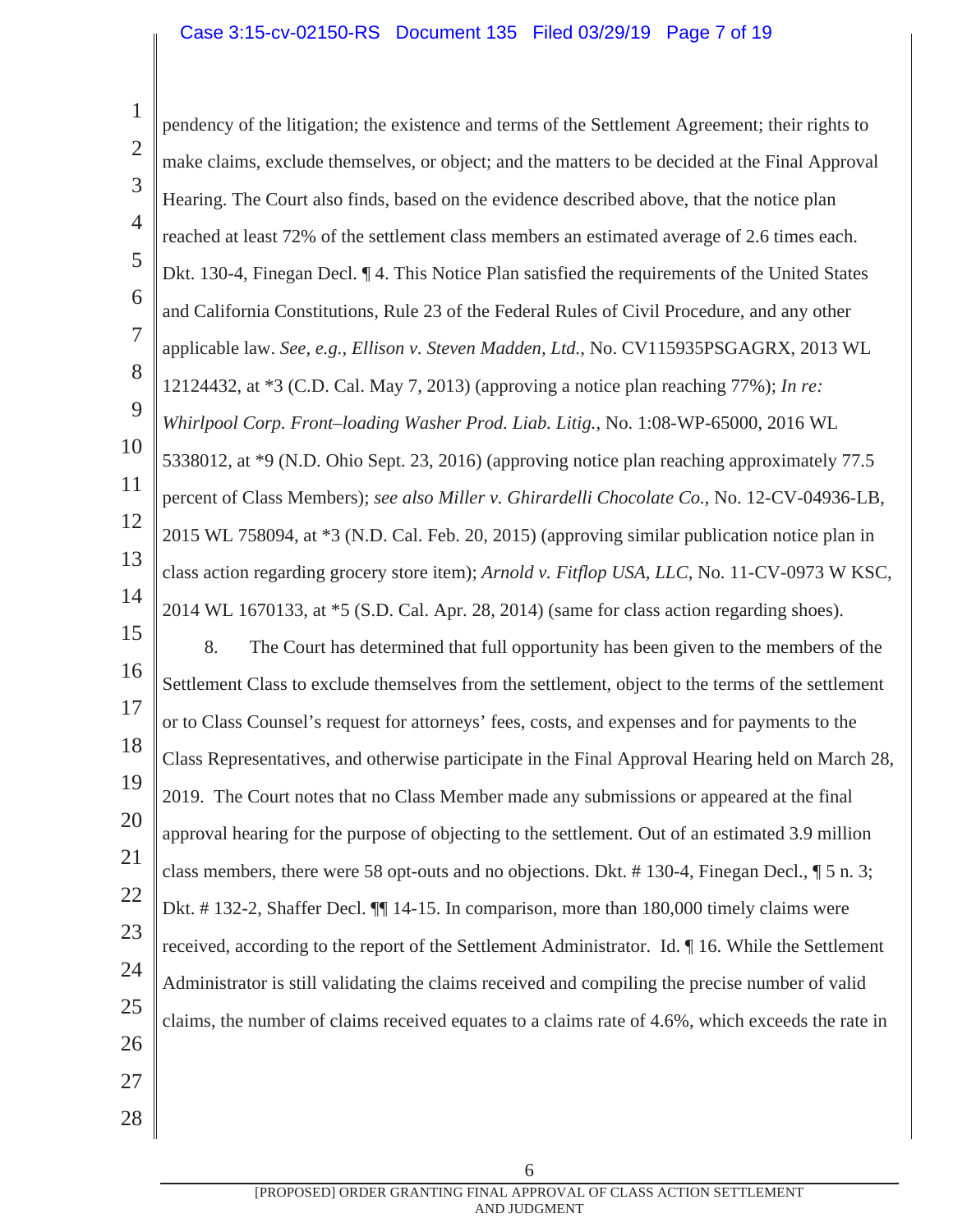#### Case 3:15-cv-02150-RS Document 135 Filed 03/29/19 Page 8 of 19

1 2 3 4 5 6 7 8 9 10 11 12 13 14 15 16 17 18 19 20 21 22 23 24 25 26 comparable settlements.3 *See Churchill Village, LLC v. General Electric,* 361 F.3d 566, 577 (9th Cir. 2004) (explaining that a court may infer appropriately that a class action settlement is fair, adequate, and reasonable when few class members object to it); *Zepeda v. PayPal, Inc*., 2017 WL 1113293, at \*16 (N.D. Cal. Mar. 24, 2017) (holding "the indisputably low number of objections and opt-outs, standing alone, presents a sufficient basis upon which a court may conclude that the reaction to settlement by the class has been favorable); *Cruz v. Sky Chefs, Inc.*, 2014 WL 7247065, at \*5 (N.D. Cal. Dec. 19, 2014) ("A court may appropriately infer that a class action settlement is fair, adequate, and reasonable when few class members object to it."); *see also, e.g., In re Carrier IQ, Inc., Consumer Privacy Litig*., 2016 WL 4474366, at \*4 (N.D. Cal. Aug. 25, 2016) (stating that, "[i]n an analysis of settlements where notice relied on media notice exclusively, the claims rate ranged between 0.002% and 9.378%, *with a median rate of 0.023%*") (emphasis added). **Attorneys' Fees and Costs**  9. Class counsel requests a fee award of \$2,150,000 in attorneys' fees and costs, to be paid directly by P&G. P&G does not oppose the fee request. The record is undisputed that the settlement negotiation was overseen by an experienced mediator and that no discussion of fees began until after all other terms of the settlement had been agreed. *See, e.g., In re Volkswagen "Clean Diesel" Marketing, Sales Practices, and Products Liability Litigation*, 2017 WL 1047834, at \*4 (N.D. Cal., Mar. 17, 2017 ("Volkswagen's agreement not to oppose the application does not evidence collusion and was not obtained by Class Counsel to Class Members' detriment."); *G. F. v. Contra Costa Cty*., 2015 WL 4606078, at \*13 (N.D. Cal. July 30, 2015) (noting that "[t]he assistance of an experienced mediator in the settlement process confirms that the settlement is non-collusive"). Thus, the Court finds that the negotiations about fees, costs, and payments to the Class Representatives could not have had any negative impact on the benefits made available to class members.

<sup>28</sup>   $\overline{a}$ <sup>3</sup> Class counsel has submitted evidence of the claims rates in similar, small-dollar product labeling cases in this District; in those cases, the rate of claims was less than one percent and 2.8%. Dkt. # 130-1, Ex. 1.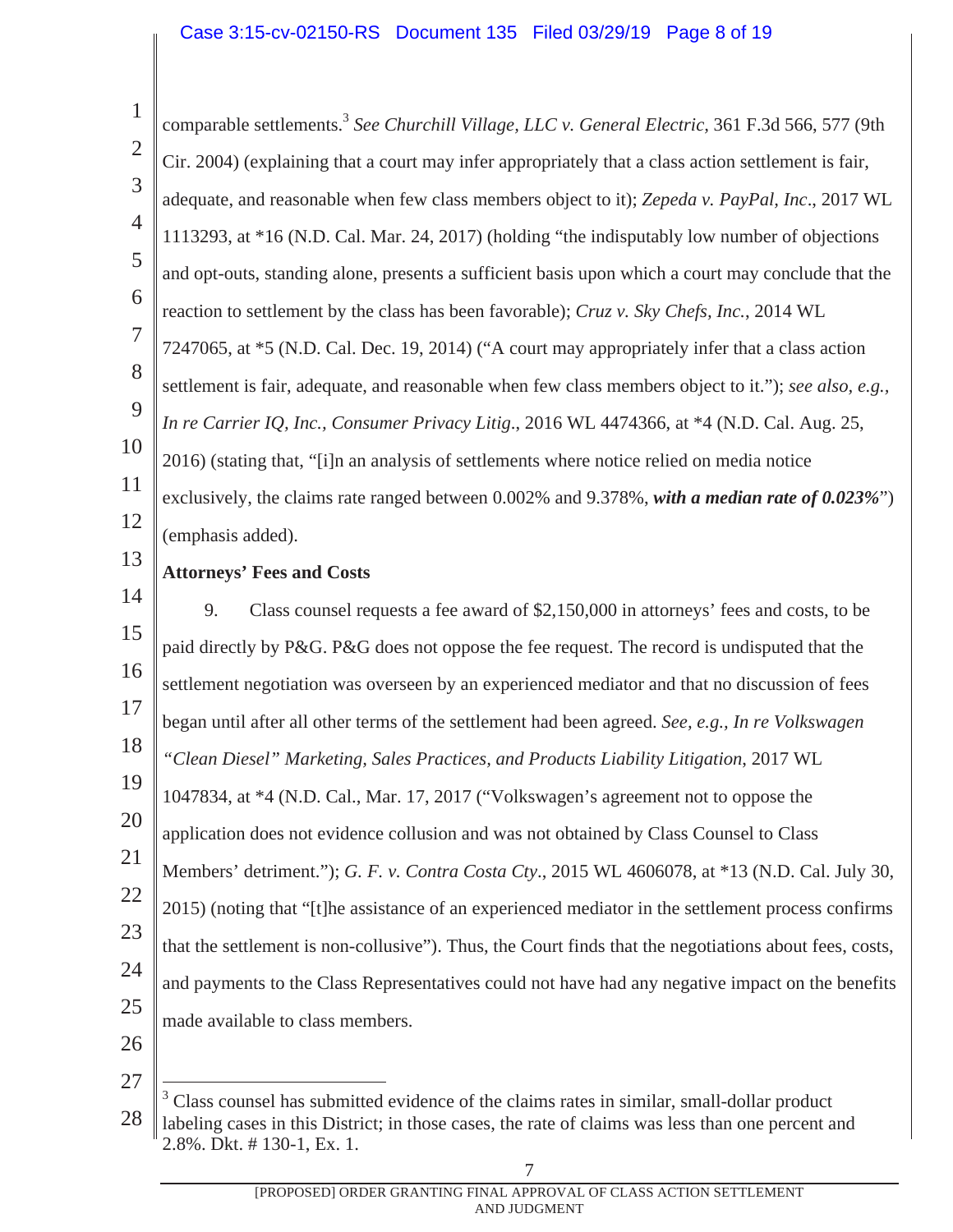1 2 3 4 5 6 7 8 9 10 11 12 13 14 15 16 17 18 19 20 21 22 23 24 25 26 27 28 10. This Court is required to analyze an attorneys' fee request based on either (1) the "lodestar" method or (2) a percentage of the total benefit made available to the settlement class, including costs, fees, and injunctive relief. *See e.g.*, *Nwabueze v. AT&T, Inc.*, No. C 09-01529 SI, 2014 WL 324262, at \*2-3 (N.D. Cal. Jan. 29, 2014); *Lopez v. Youngblood*, No. CV-F-07-0474 DLB, 2011 WL 10483569, at \*11-12 (E.D. Cal. Sept. 2, 2011); *Browning v. Yahoo! Inc.*, No. C04-01463 HRL, 2007 WL 4105971, at \*13-14 (N.D. Cal. Nov. 16, 2007). It is not appropriate to base attorneys' fees based only on the amount paid to Class Members who submitted claims. *See Williams v. MGM-Pathe Commc'ns, Co.*, 129 F.3d 1026, 1027 (9th Cir. 1997) ("We conclude that the district court abused its discretion by basing the fee on the class members' claims against the fund rather than on a percentage of the entire fund or on the lodestar."); *accord Ellsworth v. U.S. Bank, N.A.,* 2015 WL 12952698, at \*4 (N.D. Cal. Sept. 24, 2015) ("precedent requires courts to award class counsel fees based on the total benefits being made available to class members rather than the actual amount that is ultimately claimed") (emphasis added); *Miller v. Ghirardelli Chocolate Co.,* 2015 WL 758094, at \*5 (N.D. Cal. Feb. 20, 2015) (same); *Miller v. Sw. Airlines Co.,* 2014 WL 11369764, at \*2 (N.D. Cal. Mar. 21, 2014) (same). The Court concludes that the lodestar approach is appropriate for this case, particularly since the primary form of relief is injunctive. *See Yamada v. Nobel Biocare Holding AG*, 825 F.3d 536, 546 (9th Cir. 2016) ("The "lodestar method" is appropriate in class actions where the relief sought and obtained is not easily monetized, ensuring compensation for counsel who undertake socially beneficial litigation."). 11. Under the lodestar approach, "[t]he lodestar (or touchstone) is produced by multiplying the number of hours reasonably expended by counsel by a reasonable hourly rate." *Lealao v. Beneficial California, Inc.*, 82 Cal. App. 4th 19, 26 (2000); *see also Kelly v. Wengler*, 822 F.3d 1085, 1099 (9th Cir. 2016) ("[A] court calculates the lodestar figure by multiplying the number of hours reasonably expended on a case by a reasonable hourly rate. A reasonable hourly rate is ordinarily the 'prevailing market rate [] in the relevant community.'") (alteration in original) (internal citation omitted) (quoting *Perdue v/ Kenny A. ex rel. Winn*, 559 U.S. 542, 551 (2010)). Once the court has fixed the lodestar, it may increase or decrease that amount by

applying a positive or negative "multiplier to take into account a variety of other factors,

[PROPOSED] ORDER GRANTING FINAL APPROVAL OF CLASS ACTION SETTLEMENT AND JUDGMENT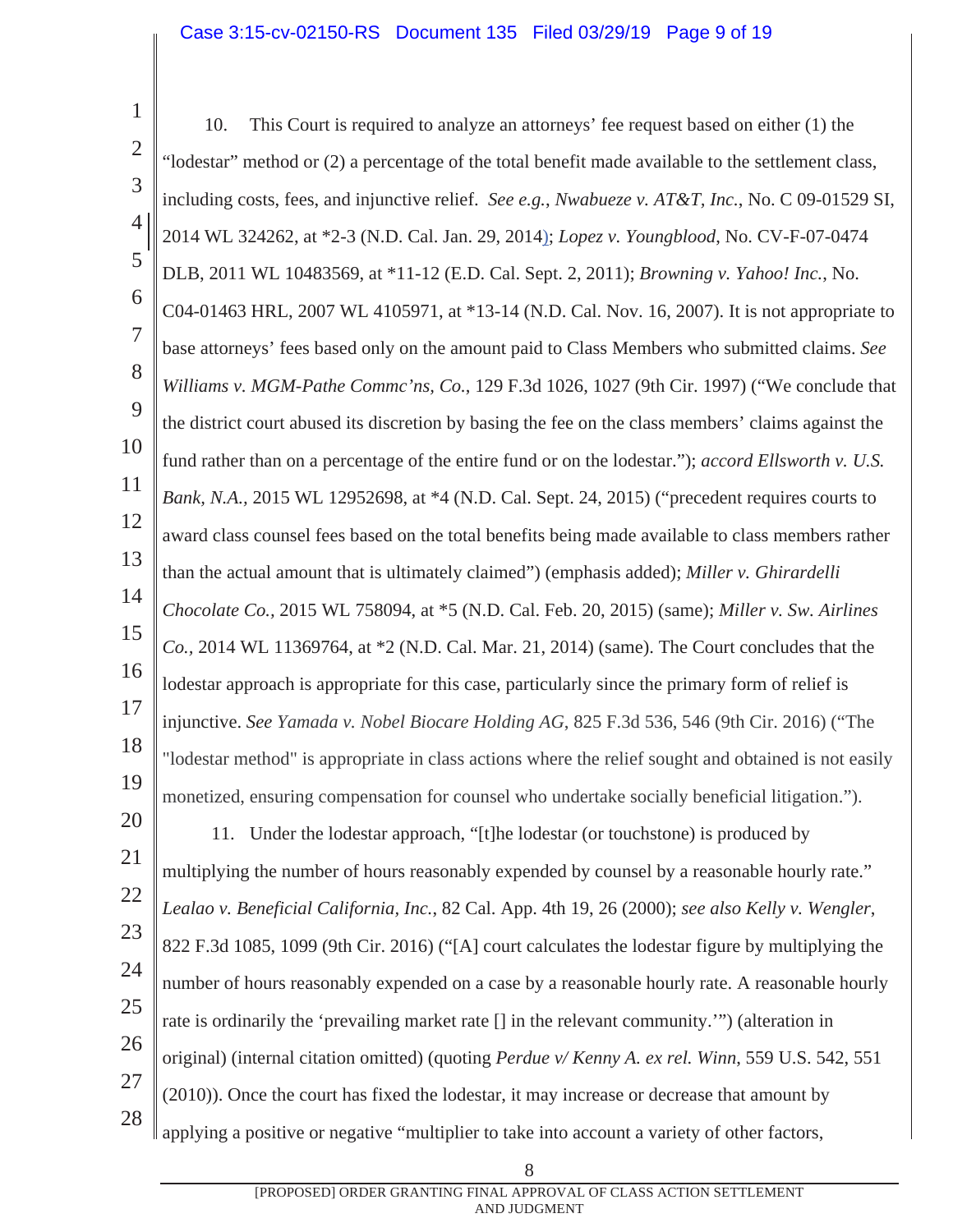- 1 2 3 4 5 6 7 8 9 10 11 12 13 14 15 16 17 18 19 20 including the quality of the representation, the novelty and complexity of the issues, the results obtained and the contingent risk presented." *Id*.; *see also Serrano v. Priest ("Serrano III")*, 20 Cal. 3d 25, 48-49 (1977); *Ramos v. Countrywide Home Loans, Inc*. 82 Cal. App. 4th 615, 622 (2000); *Beasley v. Wells Fargo Bank,* 235 Cal. App. 3d 1407, 1418 (1991) (multipliers are used to compensate counsel for the risk of loss, and to encourage counsel to undertake actions that benefit the public interest). The Court should take into account the value of injunctive relief when assessing fees under the lodestar approach, but need not determine a specific monetary value associated with that relief. *See Hohenberg v. Drey (In re Ferrero Litig.)*, 583 F. App'x 665, 668 (9th Cir. 2014) ("Under the lodestar method, a court need not determine the 'value' of particular injunctive relief because fees are calculated through an assessment of time expended on the litigation . . . the injunctive relief in this case is meaningful and consistent with the relief requested in plaintiffs' complaint. . . The district court did not abuse its discretion in approving a settlement that compensated counsel under the lodestar method for procuring such relief."); *Laguna v. Coverall N. Am., Inc.*, 753 F.3d 918, 924 (9th Cir. 2014) *vacated on other grounds*, 772 F.3d 608 (9th Cir. 2014) ("[W]e have never required a district court to assign a monetary value to purely injunctive relief. To the contrary, we have stated that courts cannot 'judge with confidence the value of the terms of a settlement agreement, especially one in which, as here, the settlement provides for injunctive relief.'"); *Staton v. Boeing Co.*, 327 F.3d 938, 974 (9th Cir. 2003) (a district court still "should consider the value of the injunctive relief as a 'relevant circumstance'" in its fee determination).
- 21

28

22 23 24 25 26 27 12. Class Counsel has provided detailed declarations showing that it incurred a lodestar of \$2,574,041.83. Having overseen this litigation for two years, the Court finds that the hours claimed were reasonably worked and that the rates charged are reasonable and commensurate with those charged by attorneys with similar experience who appear in this Court. The Court also finds that Plaintiffs' counsel represented their clients with skill and diligence and obtained an excellent result for the class, taking into account the possible outcomes at, and risks of proceeding to, trial.

13. Class counsel requests a fee award of \$1,888,388.89 (\$2,150,000 less costs and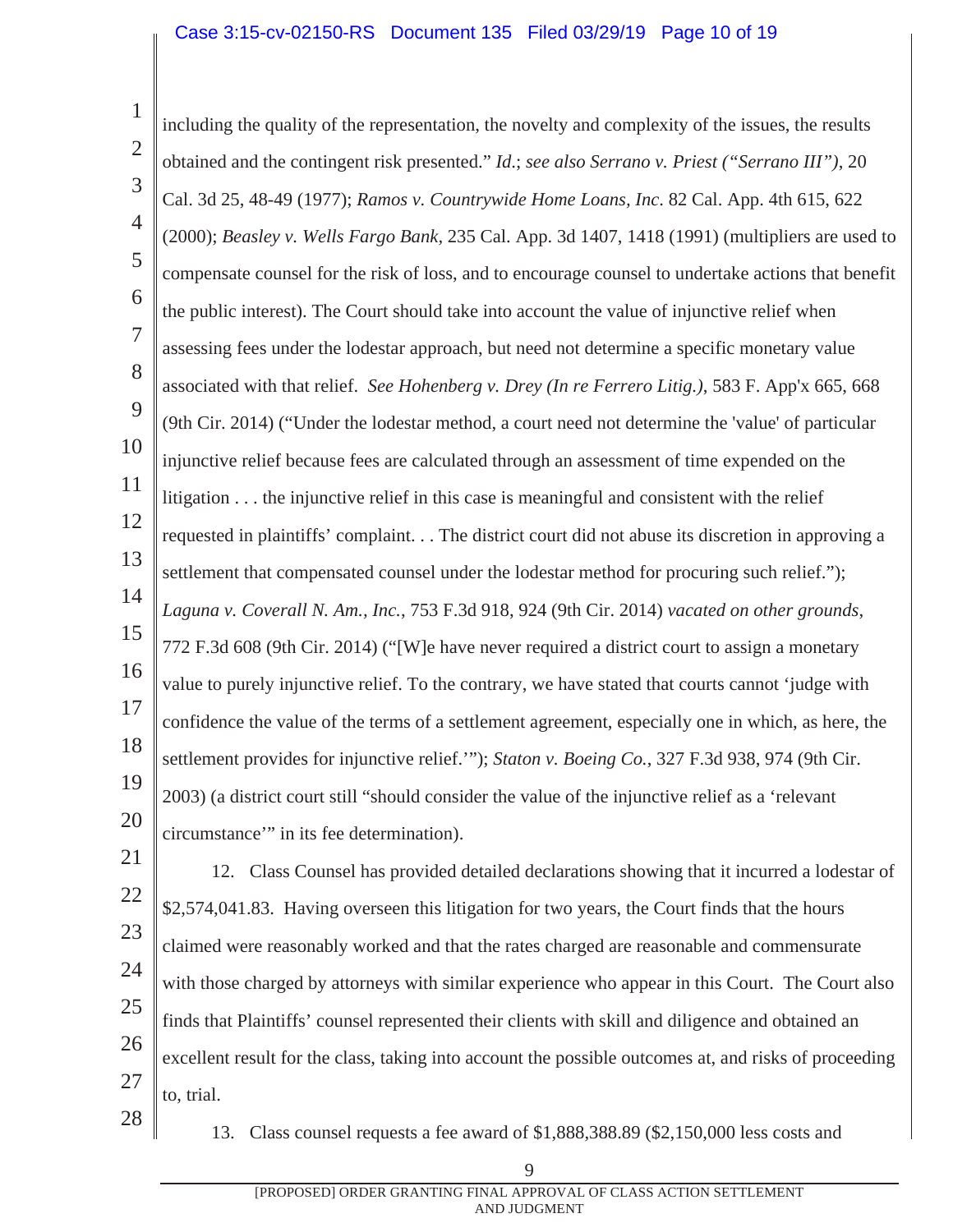1 2 3 4 5 6 7 8 9 10 11 12 13 14 15 16 17 18 19 20 21 22 23 24 25 26 27 28 expenses of \$261,611.11, discussed in the next paragraph) which equals approximately 73% of its lodestar. Thus, far from any "upward" multiplier, Class Counsel's requested fee actually results in a "negative" (more accurately, a "fractional") multiplier of 0.73. The fact that Plaintiffs' counsel are seeking substantially less in fees than they reasonably incurred further demonstrates the reasonableness of the fee award. *See, e.g.*, *Schuchardt v. Law Office of Rory W. Clark*, 314 F.R.D. 673, 690-91 (N.D. Cal. 2016) (holding fractional lodestar multiplier to be indication of reasonableness of fee request); *Johnson v. Triple Leaf Tea Inc.*, at \*6 (N.D. Cal. Nov. 16, 2015) (finding where "Class Counsel's lodestar exceeded the negotiated award" to be "well within the range courts have allowed in the Ninth Circuit"); *Lusby v. GameStop Inc.*, No. C12-03783 HRL, 2015 WL 1501095, at \*4 (N.D. Cal. Mar. 31, 2015) ("Class Counsel's lodestar . . . result[s] in a negative multiplier of approximately .54. This is below the range found reasonable by other courts in California."); *Covillo v. Specialtys Café*, No. C-11-00594 DMR, 2014 WL 954516, at \*7 (N.D. Cal. Mar. 6, 2014) ("Plaintiffs' requested fee award is approximately 65% of the lodestar, which means that the requested fee award results in a so-called negative multiplier, suggesting that the percentage of the fund is reasonable and fair."); *Walsh v. Kindred Healthcare*, No. C 11- 00050 JSW, 2013 WL 6623224, at \*3 (N.D. Cal. Dec. 16, 2013) ("The Court concludes that, on the facts of this case, the lodestar is reasonable, especially in light of the fact that Settlement Class Counsel have applied a negative multiplier, and seek an award that is less than their base lodestar."); *Wehlage v. Evergreen at Arvin LLC*, No. 4:10-CV-05839-CW, 2012 WL 4755371, at \*1 (N.D. Cal. Oct. 4, 2012) ("Class Counsel do not seek a multiplier on their lodestar, and in fact the requested fee is a negative multiplier (-.79). The Court finds that this award is appropriate here."); *Lymburner v. U.S. Fin. Funding, Inc.*, No. C-08-00325 EDL, 2012 WL 398816, at \*6 (N.D. Cal. Feb. 7, 2012) ("[T]he negative multiplier in this case supports the reasonableness of the fee request."); *In re Portal Software, Inc. Sec. Litig.*, No. C-03-5138 VRW, 2007 WL 4171201, at \*16 (N.D. Cal. Nov. 26, 2007) ("Even if the court accepted the unadjusted lodestar from plaintiffs' counsel (\$922,884.75), the correlating multiplier of 0.74 would still reflect a negative multiplier, further suggesting that the requested percentage based fee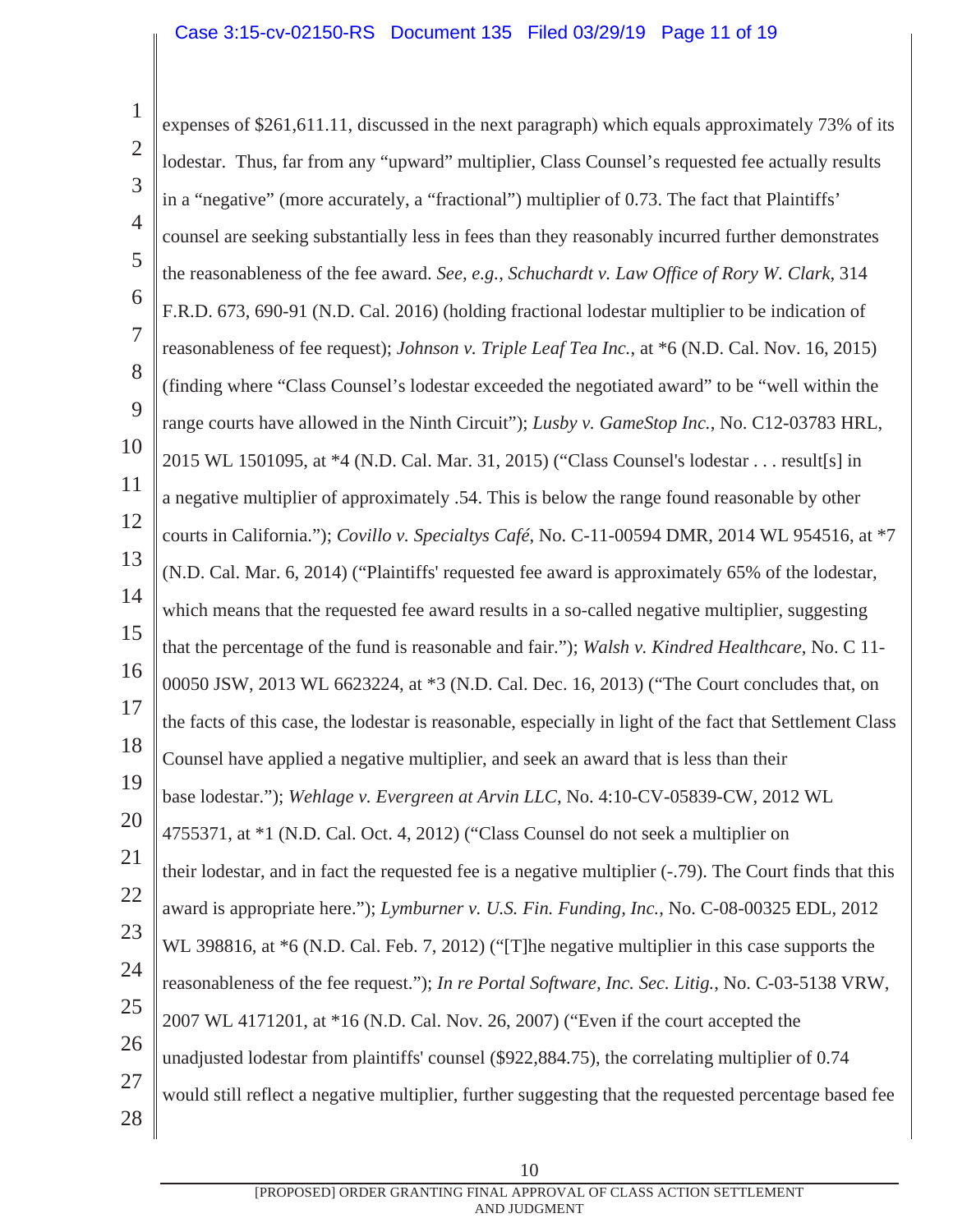1 is fair and reasonable." $)$ .<sup>4</sup>

2 3 4 5 6 7 8 9 10 11 12 13 14. Class counsel also are entitled to reimbursement of reasonable out-of-pocket expenses. Fed. R. Civ. P. 23(h); *see Harris v. Marhoefer*, 24 F.3d 16, 19 (9th Cir. 1994) (holding that attorneys may recover reasonable expenses that would typically be billed to paying clients in non-contingency matters.); *Van Vranken v. Atl. Richfield Co.*, 901 F. Supp. 294, 299 (N.D. Cal. 1995) (approving reasonable costs in class action settlement). Costs compensable under Rule 23(h) include "nontaxable costs that are authorized by law or by the parties' agreement." Fed. R. Civ. P. 23(h). Here, class counsel seeks reimbursement of \$261,611.11 in litigation expenses and provide records that document their claim. (Gutride Decl. Ex. 2; Zavareei Decl. Ex. 1; Scott Decl. Ex. A.) The costs will be paid separately from amounts paid to class members who made valid claims and will not in any way reduce what is paid to them. No objection has been made to any cost item or amount. Accordingly, the Court finds that these submissions support an award \$261,611.11 in costs.

14

## **Class Representative Payments**

15 16 17 18 19 20 21 22 23 24 25 15. The district court must evaluate named plaintiffs' payments individually, using relevant factors including "the actions the plaintiff has taken to protect the interests of the class, the degree to which the class has benefitted from those actions, . . . [and] the amount of time and effort the plaintiff expended in pursuing the litigation." *Staton v. Boeing Co.*, 327 F.3d 938, 977 (9th Cir. 2003). "Such awards are discretionary . . . and are intended to compensate class representatives for work done on behalf of the class, to make up for financial or reputational risk undertaken in bringing the action, and, sometimes, to recognize their willingness to act as a private attorney general." *Rodriguez v. West Publishing Corp.*, 563 F.3d 948, 958-959 (9th Cir. 2009). The Ninth Circuit recently emphasized that district courts must "scrutiniz[e] all incentive awards to determine whether they destroy the adequacy of the class representatives." *Radcliffe v.* 

26

 $\overline{a}$ 

27 <sup>4</sup> The Court is not required to perform a percentage based cross-check and finds it inappropriate to do so here as the value of a permanent injunction requiring a label change is difficult to value monetarily. *See Yamada v. Nobel Biocare Holding AG*, 825 F.3d 536, 547 (9th Cir. 2016)

28 (holding that if "classwide benefits are not easily monetized, a cross-check is entirely discretionary," and the district court may make its award based entirely on the lodestar).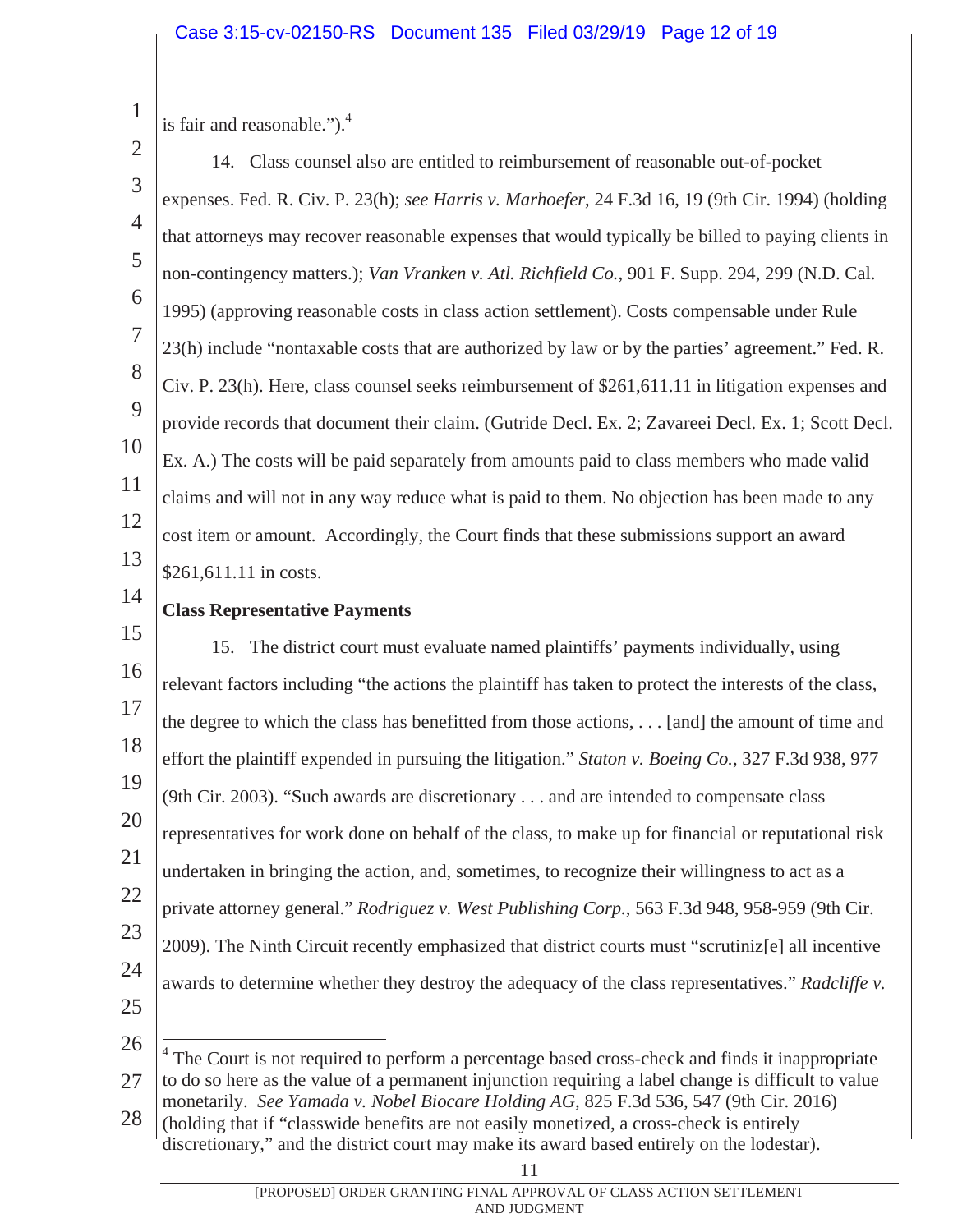1 2 3 4 5 6 7 8 9 *Experian Info. Solutions*, 715 F.3d 1157, 1163 (9th Cir. 2013). Here, the Plaintiffs came forward to represent the interests of millions of others, with very little personally to gain, as their individual alleged damages were very small. Plaintiff Jamie Pettit was deposed and had her home plumbing inspected, compiled documents, and answered interrogatories in response to discovery requests, regularly corresponded with counsel telephonically and by email, and took the substantial risk of litigation which, at a minimum, involves a risk of losing and paying the other side's costs. And she is signing a broader release than the rest of the class, including releasing her claims for plumbing damage. Gutride Decl. ¶ 44. Thus, the Court approves a \$5,000 award for Ms. Pettit.

10 11 12 13 14 15 16. Karla Ramcharitar, Gloria Wiltrakis, and Cheryl Senko were responsible for filing the Ramcharitar action, and each alleges that they incurred expensive home repairs as a result of using the Wipes. They took the substantial risk of litigation which, at a minimum, involves a risk of losing and paying the other side's costs, and are signing a broader release than the rest of the class, including releasing their claims for plumbing damage. This Court approves a \$3,000 award for these three Plaintiffs.

16 17 18 19 20 17. Many of the remaining Plaintiffs allege they incurred expensive home repairs as a result of using the Wipes. All are signing a broader release than the rest of the class, including releasing their claims for plumbing damage. This Court approves a \$1,000 award for Debra Jewell, Susan Hartzfel, Kenneth Luke, Linda Feiges, Willie Perez, Dian Cotton, Marlena Hinkle, Phyllis Jones, Glenn Katz, Eilene Shaffer, Charles Tippe, Sandra Flores, and Roxy Vance.

21

### **Final Approval of the Settlement**

22 23 24 25 26 27 28 18. The Court finds that the settlement is in all respects fair, reasonable, and adequate. The Court therefore finally approves the settlement for all the reasons set forth in the Motion for Final Approval including, but not limited to, the fact that the Settlement Agreement was the product of informed, arms-length negotiations between competent, able counsel and conducted with the oversight and involvement of an independent, well respected, and experienced mediator; the record was sufficiently developed and complete through meaningful discovery and motion proceedings to have enabled counsel for the Parties to have adequately evaluated and considered

<sup>12</sup>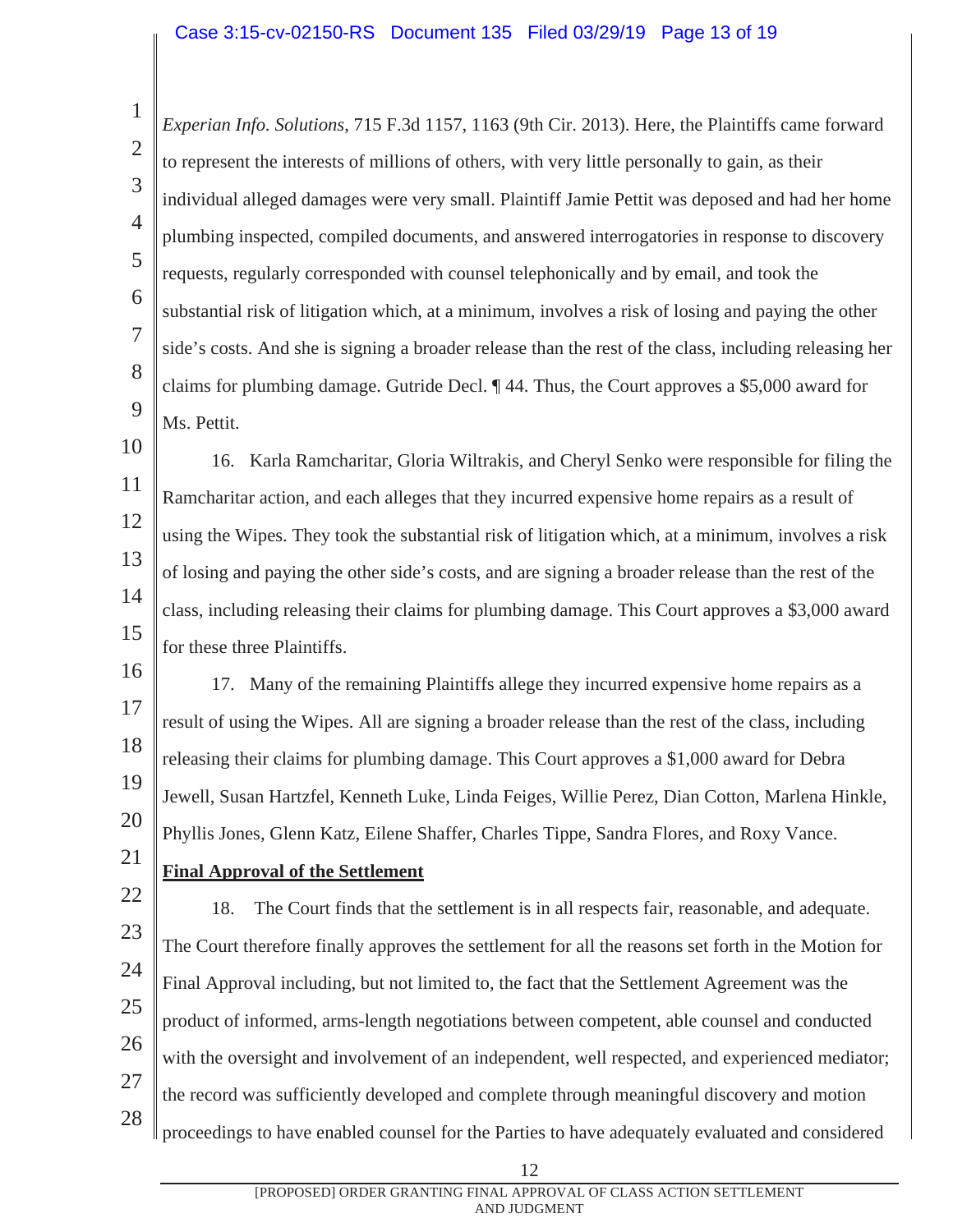1 2 3 4 5 6 the strengths and weaknesses of their respective positions; the cases involved disputed claims, and these disputes underscore the uncertainty and risks of the outcome in this matter; the settlement provides meaningful remedial and monetary benefits for the disputed claims; and the Parties were represented by highly qualified counsel who, throughout this case, vigorously and adequately represented their respective parties' interests.

7 8 9 10 11 12 19. The Settlement is in the best interests of the Settlement Class in light of the degree of recovery obtained in relation to the risks faced by the Settlement Class in litigating the class claims. The relief provided to the Settlement Class Members under the Settlement Agreement is appropriate as to the individual members of the Settlement Class and to the Settlement Class as a whole. All requirements of statute, rule, and Constitution necessary to effectuate the settlement have been met and satisfied. The Parties shall continue to effectuate the Settlement Agreement in accordance with its terms.

13

14

15

16

17

18

19

20

21

22

23

24

25

26

27

20. P&G is enjoined as follows for two years from the Effective Date, as defined in the Settlement Agreement:

(a) On or before 90 days after the Effective Date, P&G will modify the packaging of the Product to include a statement that "Your satisfaction is guaranteed. For details of our refund program go to our website at www.\_\_\_\_\_\_\_\_\_\_\_\_\_\_.com/\_\_\_\_\_\_\_\_\_\_\_\_\_\_." P&G will provide details regarding the satisfaction guarantee on the Charmin website, including reasonable purchase price refunds to consumers who are dissatisfied with the product;

(b) On or before 90 days after the Effective Date, P&G will modify the packaging of the Product to include the statement: "Use only in wellmaintained plumbing systems";

(c) As of the Effective Date, the Product will comply with current and future versions of the INDA Guidelines, including the slosh box test, provided P&G is a member of INDA and the organization maintains the same purpose and mission, with a similar membership composition, as of the date of the Agreement;

(d) The Product marketed by P&G on or after June 13, 2018, will comply with the May 2018 more stringent INDA GD4 test protocols which (1) decrease the slosh box test duration from 180 minutes to 60 minutes, (2) increase the slosh box text pass-through percentage requirement from 25% to 60%, and (3) decrease the municipal pump test average power increase over baseline from 15% to 5%.

28

21. For avoidance of doubt, the distribution or sales by P&G of residual Product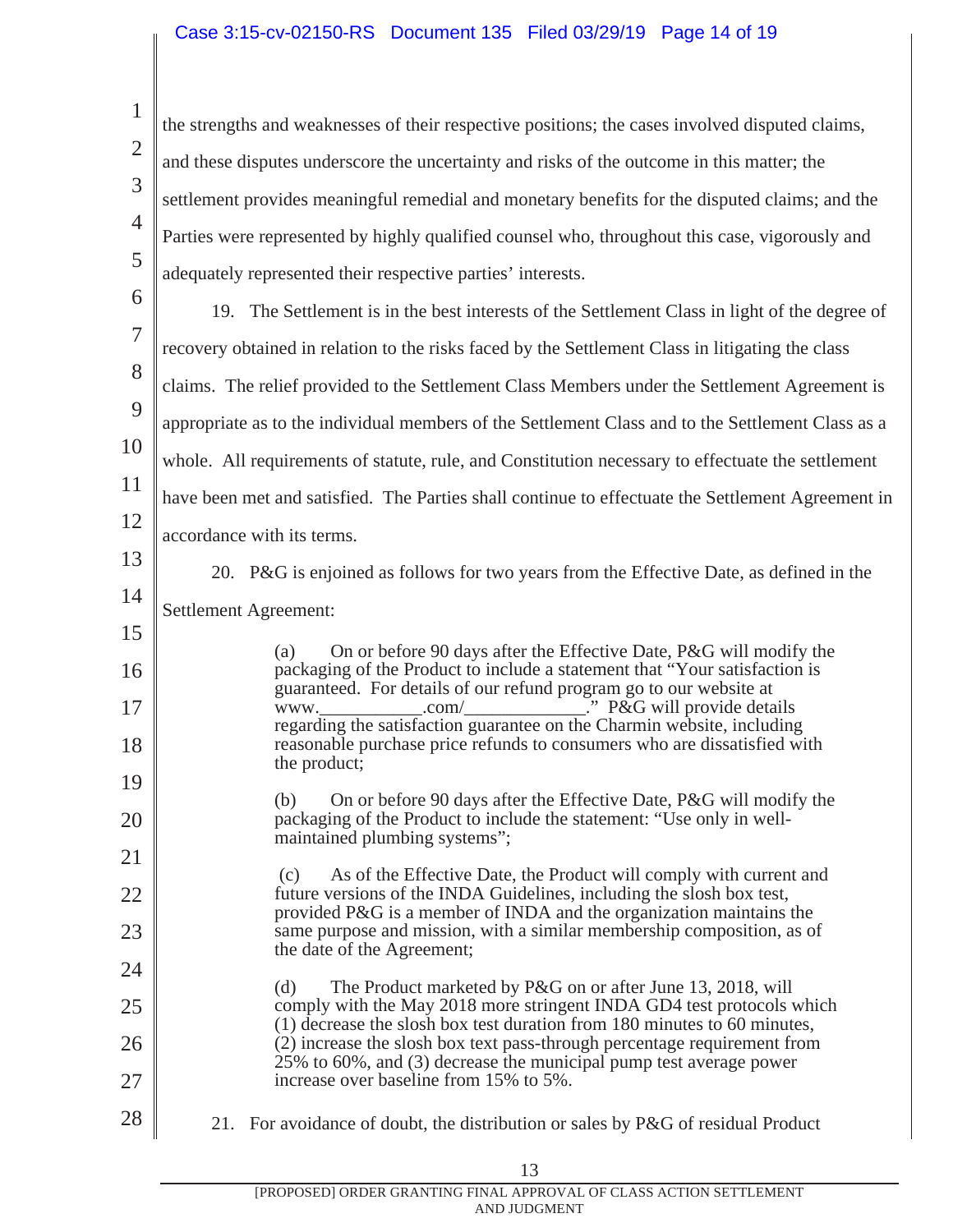manufactured prior to the implementation of the labeling changes described in paragraph 20; or the distribution or sales by third parties of residual Product manufactured prior to the implementation of the labeling changes described in paragraph 20, shall not constitute a violation of the injunction issued herein.

5 6

1

2

3

4

22. All Valid Claims shall be paid according to the terms of and by the deadlines set forth in the Settlement Agreement.

7 8 9 10 11 12 13 14 15 16 17 18 19 20 21 23. By operation of this Final Approval Order and Judgment, Plaintiffs on the one hand, and the Released Parties on the other hand, shall have unconditionally, completely, and irrevocably released and forever discharged each other from and shall be forever barred from instituting, maintaining, or prosecuting (1) any and all claims, liens, demands, actions, causes of action, obligations, damages or liabilities of any nature whatsoever, whether legal or equitable or otherwise, known or unknown, that actually were, or could have been, asserted in the Included Actions, based upon any violation of any state or federal statutory or common law or regulation, and any claim arising directly or indirectly out of, or in any way relating to, the claims that actually were, or could have been, asserted in the Included Actions, that Plaintiffs, on the one hand, and P&G, on the other hand, have had in the past, or now have, related in any manner to the Released Parties' products, services or business affairs; and (2) any and all other claims, liens, demands, actions, causes of action, obligations, damages or liabilities of any nature whatsoever, whether legal or equitable or otherwise, known or unknown, that Plaintiffs, on the one hand, and P&G, on the other hand, have had in the past or now have, related in any manner to any and all Released Parties' products, services or business affairs, or otherwise.

22 23 24 25 26 27 28 24. By operation of this Final Approval Order and Judgment, Settlement Class Members shall have released and forever discharged the Released Parties from any and all claims, liens, demands, actions, causes of action, obligations, damages or liabilities of any nature whatsoever, known or unknown, whether arising under any international, federal, state or local statute, ordinance, common law, regulation, principle of equity or otherwise, that were, or could have been, asserted in the Included Actions regarding (i) the flushability or (ii) the safety for sewer and septic of the Product and statements concerning the Product's (i) flushability or (ii) safety for

<sup>14</sup>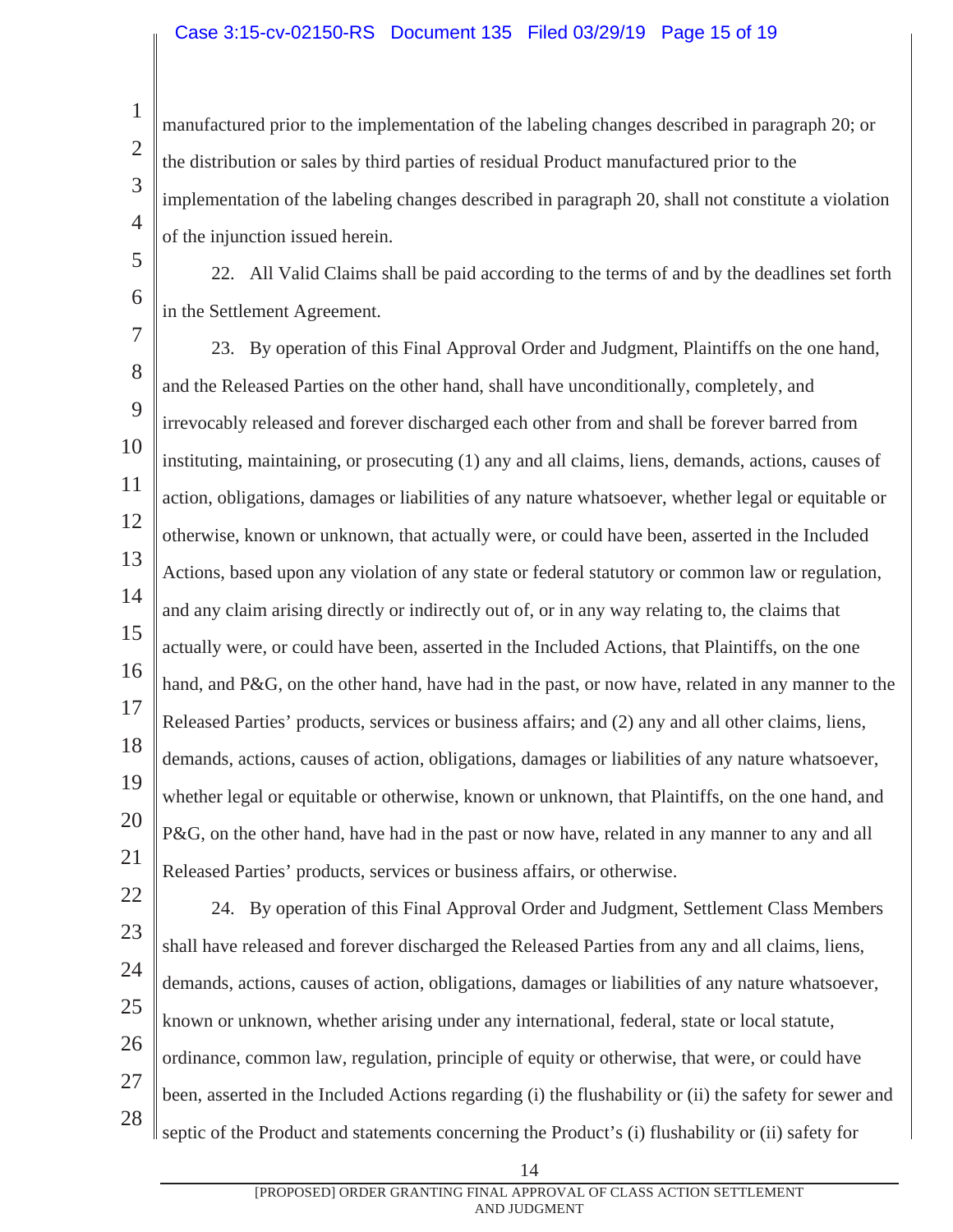1

2

3

sewer and septic, except that there shall be no release of claims for personal injury or property damage allegedly caused by use of the Product, nor any release of claims for purchases made in New York.

4 5 6 7 8 9 10 11 25. Plaintiffs and P&G shall, by operation of this Final Approval Order and Judgment, be deemed to have waived the provisions, rights and benefits of California Civil Code § 1542, and any similar law of any state or territory of the United States or principle of common law. In addition, Settlement Class Members shall, by operation of this Final Approval Order and Judgment, be deemed to have waived the provisions, rights and benefits of California Civil Code § 1542, and any similar law of any state or territory of the United States or principle of common law, but only with respect to the matters released as set forth in paragraph 15 of this Order. Section 1542 provides:

12 13 14 A general release does not extend to claims which the creditor does not know or suspect to exist in his or her favor at the time of executing the release, which if known by him or her must have materially affected his or her settlement with the debtor.

15 16 26. Nothing herein shall bar any action or claim to enforce the terms of the Settlement Agreement.

17 18 19 20 21 22 23 24 25 26 27 28 27. No action taken by the Parties, either previously or in connection with the negotiations or proceedings connected with the Settlement Agreement, shall be deemed or construed to be an admission of the truth or falsity of any claims or defenses heretofore made or an acknowledgment or admission by any Party of any fault, liability, or wrongdoing of any kind whatsoever to any other Party. Neither the Settlement Agreement nor any act performed or document executed pursuant to or in furtherance of the settlement: (a) is or may be deemed to be or may be used as an admission of, or evidence of, the validity of any claim made by the Settlement Class Members or Class Counsel, or of any wrongdoing or liability of the persons or entities released under this Final Approval Order and Judgment and the Settlement Agreement, or (b) is or may be deemed to be, or may be used as an admission of, or evidence of, any fault or omission of any of the persons or entities released under this Final Approval Order and Judgment and the Settlement Agreement, in any proceeding in any court, administrative agency, or other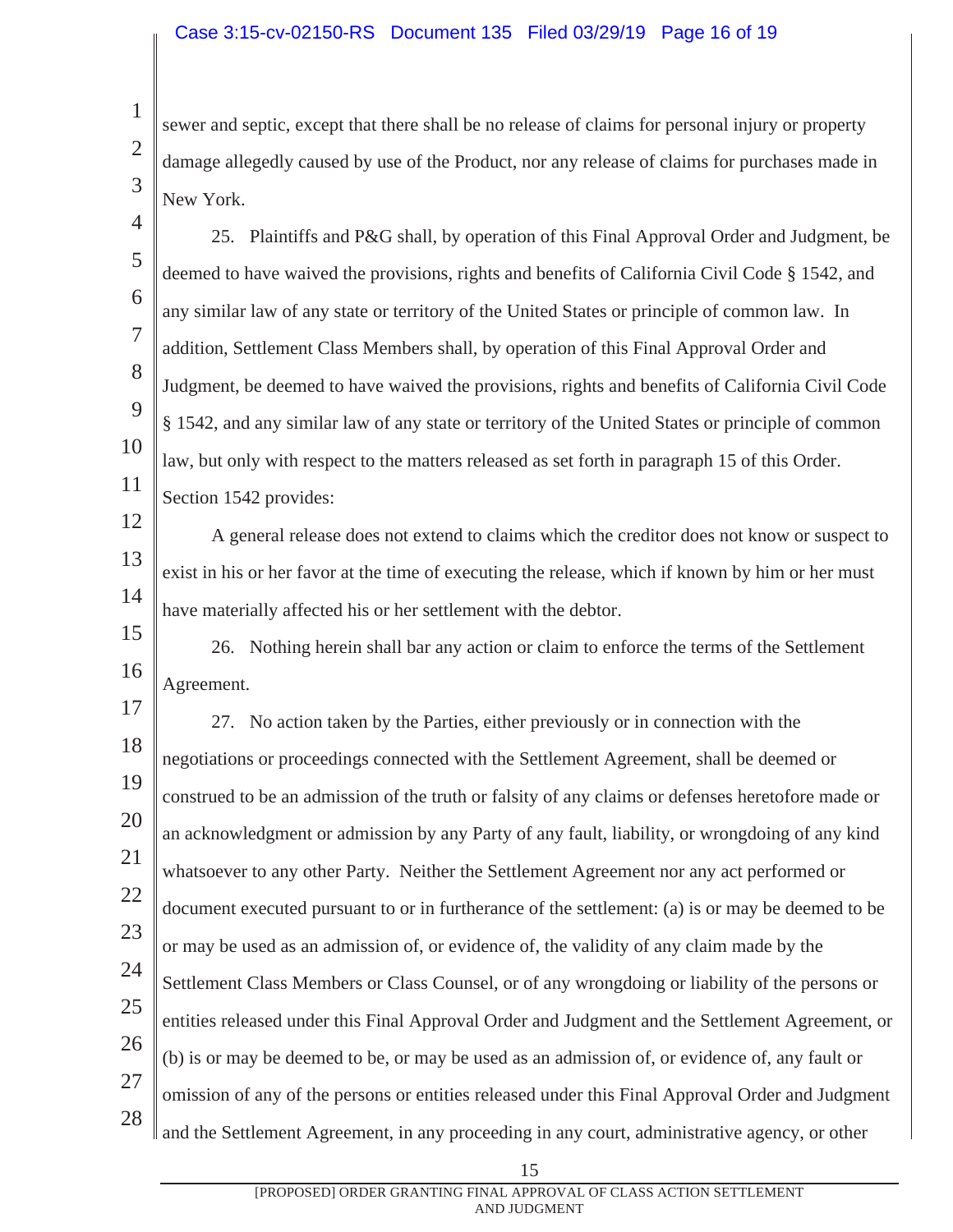#### Case 3:15-cv-02150-RS Document 135 Filed 03/29/19 Page 17 of 19

| $\mathbf 1$    | tribunal. P&G's agreement not to oppose the entry of this Final Approval Order and Judgment |                                                                                                  |  |  |
|----------------|---------------------------------------------------------------------------------------------|--------------------------------------------------------------------------------------------------|--|--|
| $\overline{2}$ | shall not be construed as an admission or concession by P&G that class certification was    |                                                                                                  |  |  |
| 3              | appropriate in the cases or would be appropriate in any other action.                       |                                                                                                  |  |  |
| 4              |                                                                                             | 28. For the reasons stated in the separate Order on Class Counsel's application for an           |  |  |
| 5              |                                                                                             | award of attorneys' fees, costs, expenses and class representative payments, the following       |  |  |
| 6              | amounts shall be paid by P&G:                                                               |                                                                                                  |  |  |
| 7              | a. Fees, costs, and expenses to Class Counsel: \$2,150,000.00                               |                                                                                                  |  |  |
| 8              | b. Class representative payments                                                            |                                                                                                  |  |  |
| 9              | i.                                                                                          | to Plaintiff Jamie Pettit: \$5,000.00                                                            |  |  |
| 10             | ii.                                                                                         | to Plaintiff Karla Ramcharitar: \$3,000.00                                                       |  |  |
| 11             | iii.                                                                                        | to Plaintiff Gloria Wiltrakis: \$3,000.00                                                        |  |  |
| 12             | iv.                                                                                         | to Plaintiff Cheryl Senko: \$3,000.00                                                            |  |  |
| 13             | V.                                                                                          | to Plaintiff Debra Jewell: \$1,000.00                                                            |  |  |
| 14             | vi.                                                                                         | to Plaintiff Susan Hartzfel: \$1,000.00                                                          |  |  |
| 15             | vii.                                                                                        | to Plaintiff Kenneth Luke: \$1,000.00                                                            |  |  |
| 16             | viii.                                                                                       | to Plaintiff Linda Feiges: \$1,000.00                                                            |  |  |
| 17             | ix.                                                                                         | to Plaintiff Willie Perez: \$1,000.00                                                            |  |  |
| 18             | X.                                                                                          | to Plaintiff Dian Cotton: \$1,000.00                                                             |  |  |
| 19             | X1.                                                                                         | to Plaintiff Marlena Hinkle: \$1,000.00                                                          |  |  |
| 20             | xii.                                                                                        | to Plaintiff Phyllis Jones: \$1,000.00                                                           |  |  |
| 21             | xiii.                                                                                       | to Plaintiff Glen Katz: \$1,000.00                                                               |  |  |
| 22             | xiv.                                                                                        | to Plaintiff Eilene Shaffer: \$1,000.00                                                          |  |  |
| 23             | XV.                                                                                         | to Plaintiff Charles Tippe: \$1,000.00                                                           |  |  |
| 24             | xvi.                                                                                        | to Plaintiff Sandra Flores: \$1,000.00                                                           |  |  |
| 25             | xvii.                                                                                       | to Plaintiff Roxy Vance: \$1,000.00                                                              |  |  |
| 26             |                                                                                             | Such amounts shall be paid according to the terms of the Settlement Agreement.                   |  |  |
| 27             | 29.                                                                                         | The Court also has reviewed this District's Procedural Guidance for Class Action                 |  |  |
| 28             |                                                                                             | Settlements, which were adopted after the settlement was reached but with which the parties have |  |  |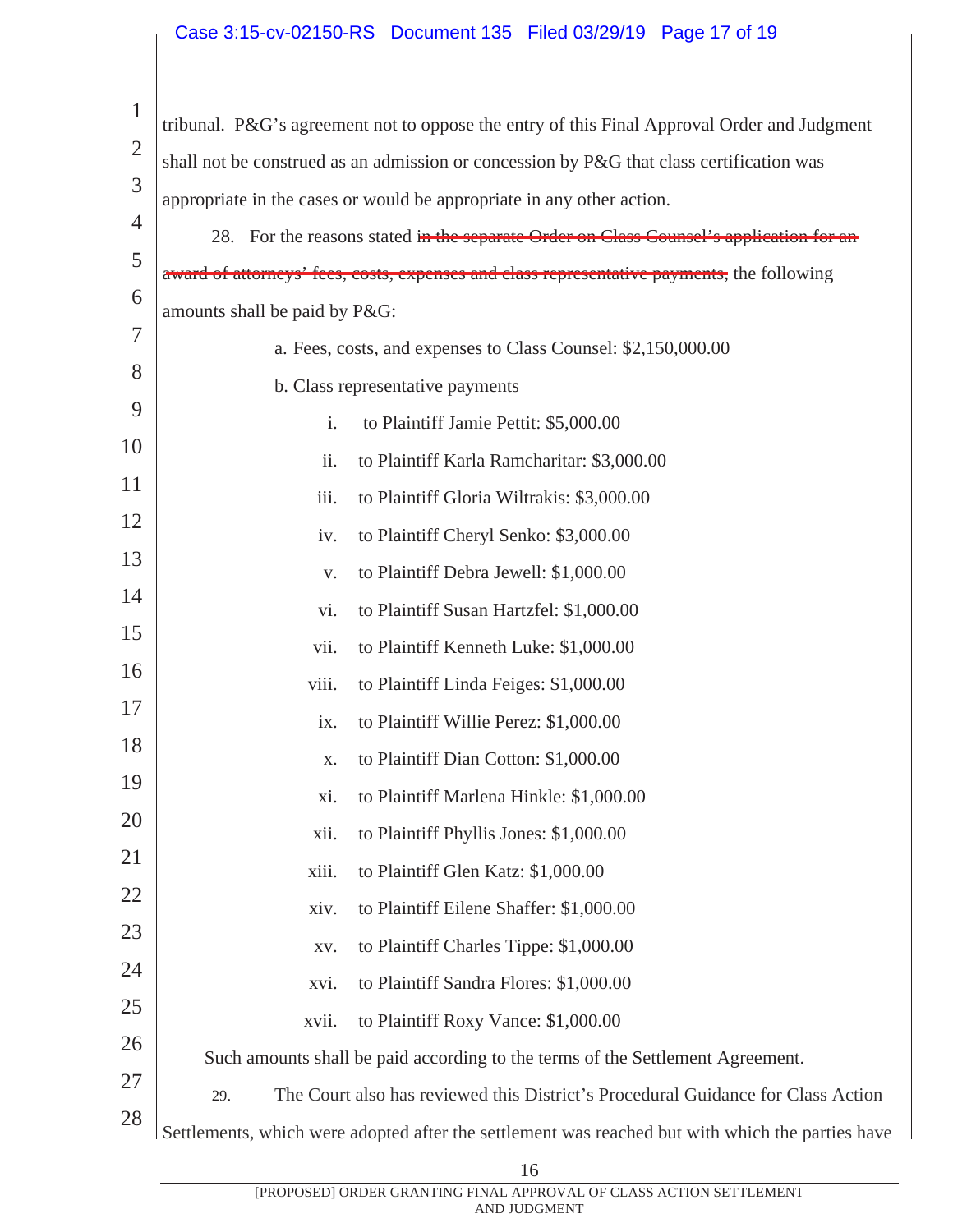#### Case 3:15-cv-02150-RS Document 135 Filed 03/29/19 Page 18 of 19

| $\mathbf{1}$   | nevertheless substantially complied. In particular, the Court finds that the information provided        |
|----------------|----------------------------------------------------------------------------------------------------------|
| $\overline{2}$ | with respect to notice and the claims rate as well as the injunctive relief is sufficient to assure this |
| 3              | Court that there has been no disproportional benefit to the attorneys. The Court further finds that      |
| $\overline{4}$ | Class Counsel has provided all the necessary information to support their fee award, including           |
| 5              | detailed declarations describing the work performed by the various attorneys and firms involved.         |
| 6              | Finally, the Class Representative Payments are supported by the fact that the plaintiffs were            |
| $\overline{7}$ | involved in the litigation and executed broader releases, including releases for personal property       |
| 8              | damage.                                                                                                  |
| 9              | 30. In accordance with the District's Procedural Guidance for Class Action Settlements,                  |
| 10             | the parties shall file a Post-Distribution Accounting report within 21 days of the distribution of       |
| 11             | the settlement funds and attorneys' fees, and not later than 120 days from the date of this order.       |
| 12             | 31. This order shall constitute a final judgment binding the parties with respect to this                |
| 13             | case.                                                                                                    |
| 14             | 32. Without affecting the finality of the judgment hereby entered, the Court reserves                    |
| 15             | jurisdiction over the interpretation, implementation and enforcement of the Settlement                   |
| 16             | Agreement. In the event the Effective Date does not occur in accordance with the terms of the            |
| 17             | Settlement Agreement, then this Order and any judgment entered thereon shall be rendered null            |
| 18             | and void and shall be vacated, and in such event, all orders and judgments entered and releases          |
| 19             | delivered in connection herewith shall be null and void and the Parties shall be returned to their       |
| 20             | respective positions ex ante.                                                                            |
| 21             | 33. Without further order of the Court, the Parties may agree to reasonable extensions of                |
| 22             | time to carry out any provisions of the Settlement Agreement.                                            |
| 23             | There is no just reason for delay in the entry of this Judgment, and immediate entry by                  |
| 24             | the Clerk of the Court is expressly directed.                                                            |
| 25             | IT IS SO ORDERED this 28th day of March, 2019.                                                           |
| 26             |                                                                                                          |

28

 $\frac{1}{2}$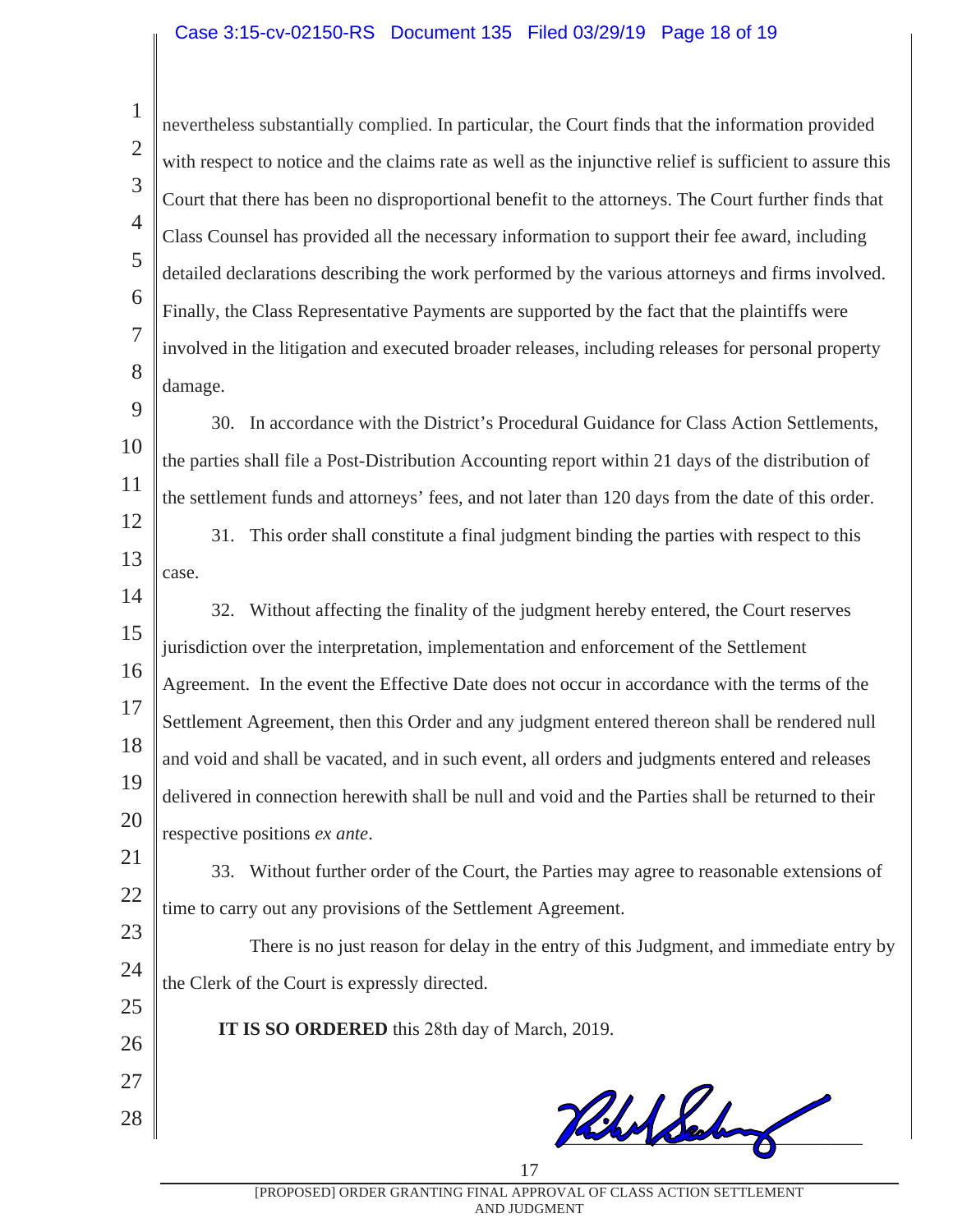|                | Case 3:15-cv-02150-RS Document 135 Filed 03/29/19 Page 19 of 19 |  |                                                                 |
|----------------|-----------------------------------------------------------------|--|-----------------------------------------------------------------|
|                |                                                                 |  |                                                                 |
| $\mathbf{1}$   |                                                                 |  | Honorable Richard Seeborg<br>United States District Court Judge |
| $\overline{2}$ |                                                                 |  |                                                                 |
| 3              |                                                                 |  |                                                                 |
| $\overline{4}$ |                                                                 |  |                                                                 |
| 5              |                                                                 |  |                                                                 |
| 6              |                                                                 |  |                                                                 |
| $\overline{7}$ |                                                                 |  |                                                                 |
| 8              |                                                                 |  |                                                                 |
| 9              |                                                                 |  |                                                                 |
| 10             |                                                                 |  |                                                                 |
| 11             |                                                                 |  |                                                                 |
| 12             |                                                                 |  |                                                                 |
| 13             |                                                                 |  |                                                                 |
| 14             |                                                                 |  |                                                                 |
| 15             |                                                                 |  |                                                                 |
| 16             |                                                                 |  |                                                                 |
| 17             |                                                                 |  |                                                                 |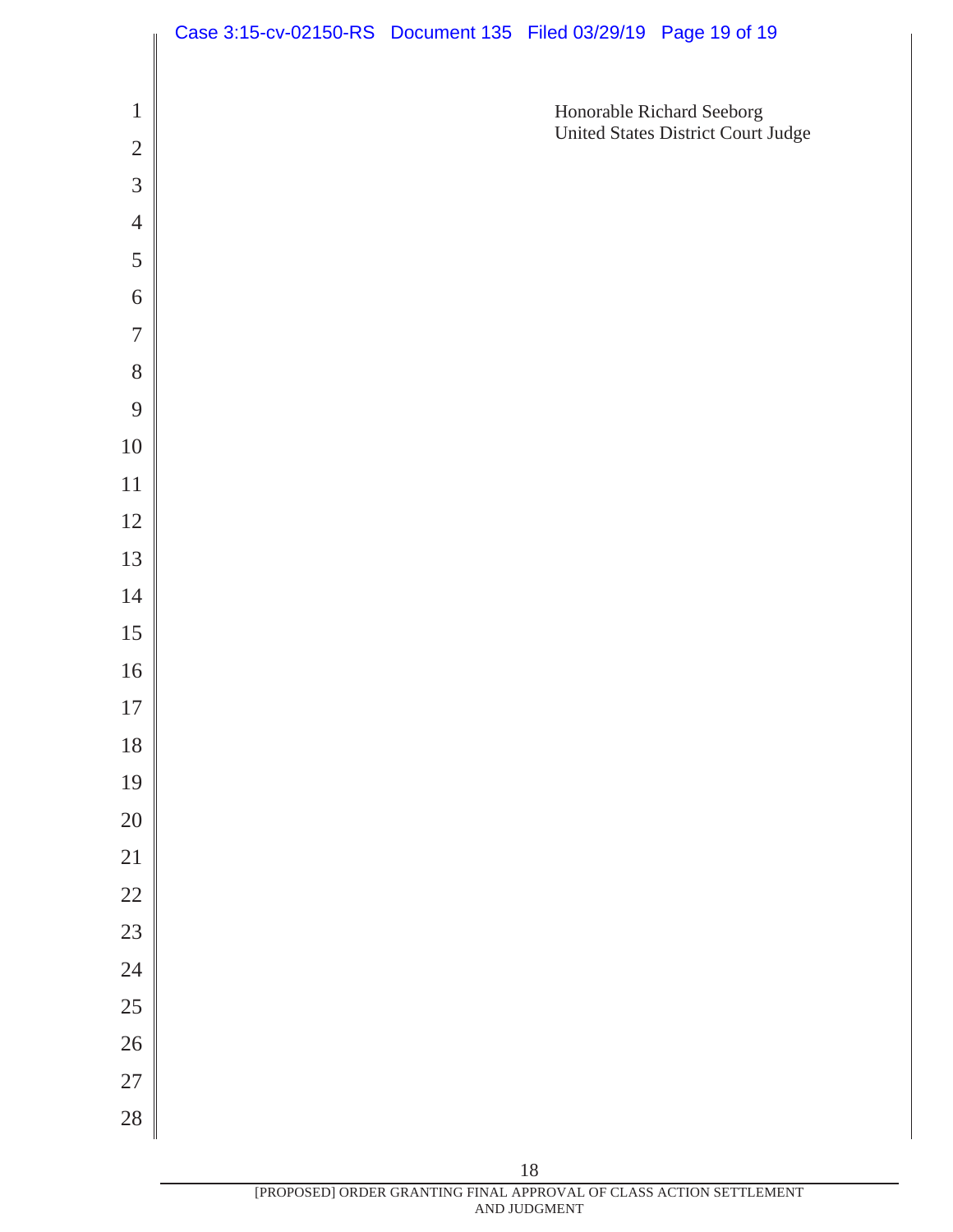Case 3:15-cv-02150-RS Document 135-1 Filed 03/29/19 Page 1 of 3

# **EXHIBIT A**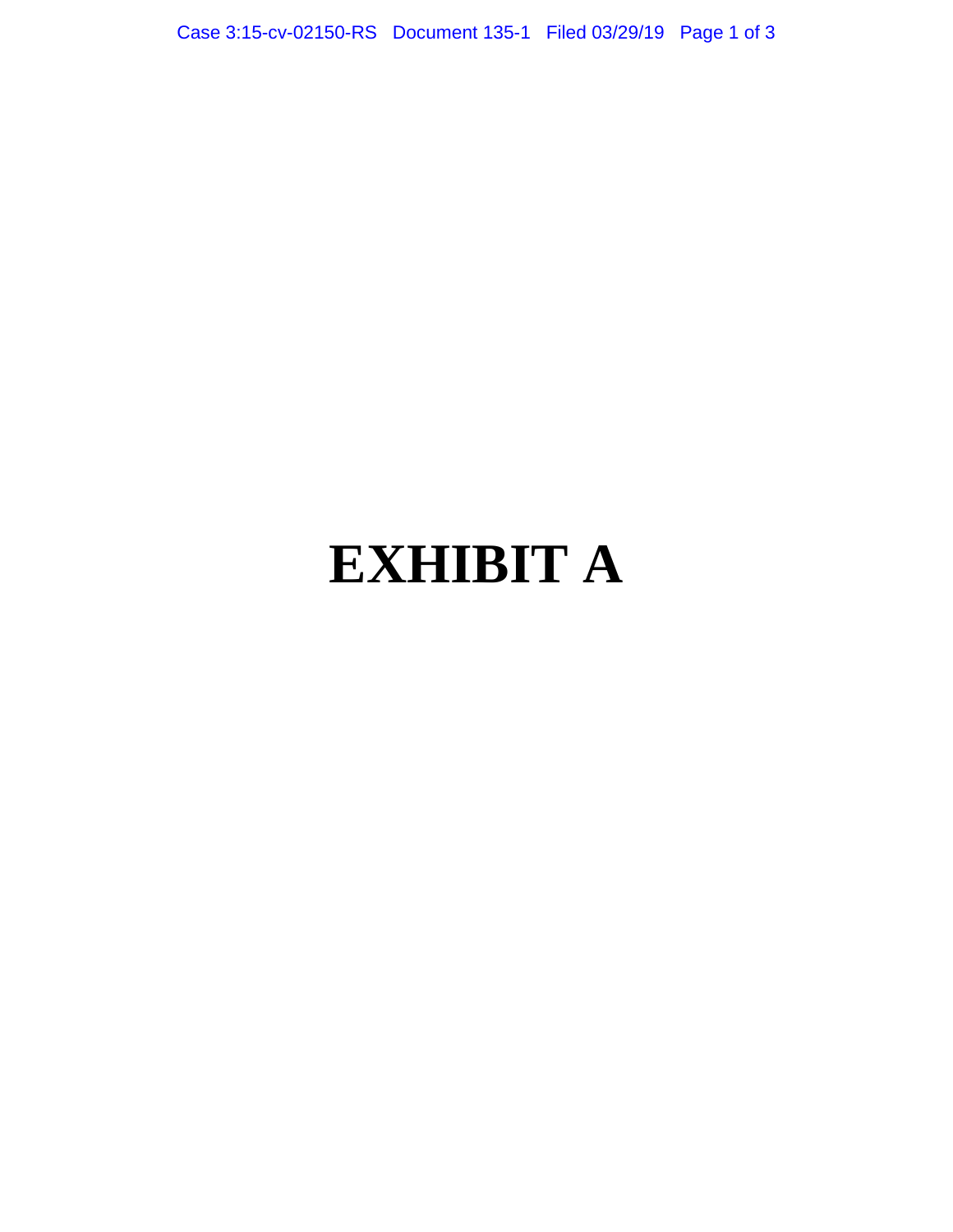# Case 3:15-cv-02150-RS Document 135-1 Filed 03/29/19 Page 2 of 3

| <b>Count</b>   | <b>First Name</b>   | <b>Last Name</b>  | <b>State</b> |
|----------------|---------------------|-------------------|--------------|
| 1              | <b>JENNIFER</b>     | <b>HILL</b>       | MD           |
| $\overline{c}$ | AMANDA              | <b>RANDAZZO</b>   | <b>MO</b>    |
| 3              | <b>ALYSSA</b>       | <b>WILSON</b>     | VA           |
| 4              | RAHUL               | SANAP             | IL.          |
| 5              | <b>JUSTIN</b>       | <b>GAYLIARD</b>   | <b>NC</b>    |
| 6              | <b>SHELIA</b>       | <b>TRICHE</b>     | <b>TX</b>    |
| $\overline{7}$ | <b>TYANNE</b>       | <b>CHAVIS</b>     | NC           |
| 8              | <b>KATHY</b>        | <b>BLOCK</b>      | <b>NC</b>    |
| 9              | <b>BRITTNIE</b>     | <b>COLLIS</b>     | FL.          |
| 10             | <b>RON</b>          | <b>COLLI</b>      | FL.          |
| 11             | <b>RACHEL</b>       | <b>RUST</b>       | OH           |
| 12             | <b>LAURENA</b>      | <b>DO</b>         | IA           |
| 13             | <b>NORMA</b>        | <b>GREENWOOD</b>  | <b>TX</b>    |
| 14             | <b>NORM</b>         | <b>GREENWOOD</b>  | <b>TX</b>    |
| 15             | <b>RICK</b>         | <b>GREENWOOD</b>  | <b>TX</b>    |
| 16             | LATINA              | <b>FOREMAN</b>    | MD           |
| 17             | JENNY               | <b>JOYCE</b>      | <b>NC</b>    |
| 18             | <b>REBECCA</b>      | <b>SMITH</b>      | SC           |
| 19             | <b>CAROLYN</b>      | <b>DIXON</b>      | <b>NC</b>    |
| 20             | <b>JOE</b>          | <b>HENNIGAN</b>   | ΑZ           |
| 21             | <b>TAWANDA</b>      | <b>TORBERT</b>    | <b>AL</b>    |
| 22             | <b>TRINA</b>        | GHRAEL            | <b>NC</b>    |
| 23             | <b>ANTOWNNE</b>     | <b>JAMES</b>      | FL.          |
| 24             | <b>VICTOR</b>       | <b>MAGALLON</b>   | CA           |
| 25             | <b>STEPHANIE</b>    | <b>GENTKOWSKI</b> | OH           |
| 26             | <b>ANTHONY</b>      | <b>PITOCCO</b>    | ${\sf IN}$   |
| 27             | <b>TAHOSINCLAIR</b> | <b>SINCLAIR</b>   | VA           |
| 28             | <b>CONNOR</b>       | <b>HUNTER</b>     | <b>NC</b>    |
| 29             | <b>WILLIS</b>       | <b>JOHNSON</b>    | GA           |
| 30             | <b>ALISA</b>        | <b>BRANS</b>      | <b>KY</b>    |
| 31             | <b>CAMARIS</b>      | <b>FAIRCLOTH</b>  | CA           |
| 32             | <b>GABRIELA</b>     | <b>MEULENS</b>    | FL.          |
| 33             | <b>MICHAEL</b>      | <b>PIARULLI</b>   | PA           |
| 34             | <b>RICHARD</b>      | <b>CARDWELL</b>   | <b>NC</b>    |
| 35             | <b>KATHIE</b>       | <b>MARTIN</b>     | GA           |
| 36             | <b>GILBERT</b>      | <b>MATA JR</b>    | <b>TX</b>    |
| 37             | <b>NAKIDRA</b>      | <b>KENNEDY</b>    | LA           |
| 38             | <b>DIANA</b>        | <b>RUIZ</b>       | CA           |
| 39             | <b>SHELIA</b>       | <b>WEBB</b>       | MS           |
| 40             | <b>MARIETTA</b>     | <b>VAUGHN</b>     | AL           |
| 41             | <b>HARROLYNN</b>    | <b>SHERMAN</b>    | LA           |
| 42             | <b>BILLIE</b>       | <b>STANFORD</b>   | <b>AL</b>    |
| 43             | <b>SAMUEL</b>       | <b>SHANNON</b>    | <b>AL</b>    |
| 44             | <b>JUSTIN</b>       | <b>VERRETTE</b>   | AZ           |
| 45             | <b>JENIFER</b>      | <b>DETHRO</b>     | CA           |
| 46             | <b>FELICIA</b>      | <b>WILLIAMS</b>   | MS           |
| 47             | <b>DEBBI</b>        | <b>BYRUM</b>      | <b>TN</b>    |
| 48             | <b>LEONA</b>        | <b>DINNAN</b>     | MI           |
| 49             | <b>MARIANN</b>      | <b>JACKSON</b>    | IL.          |